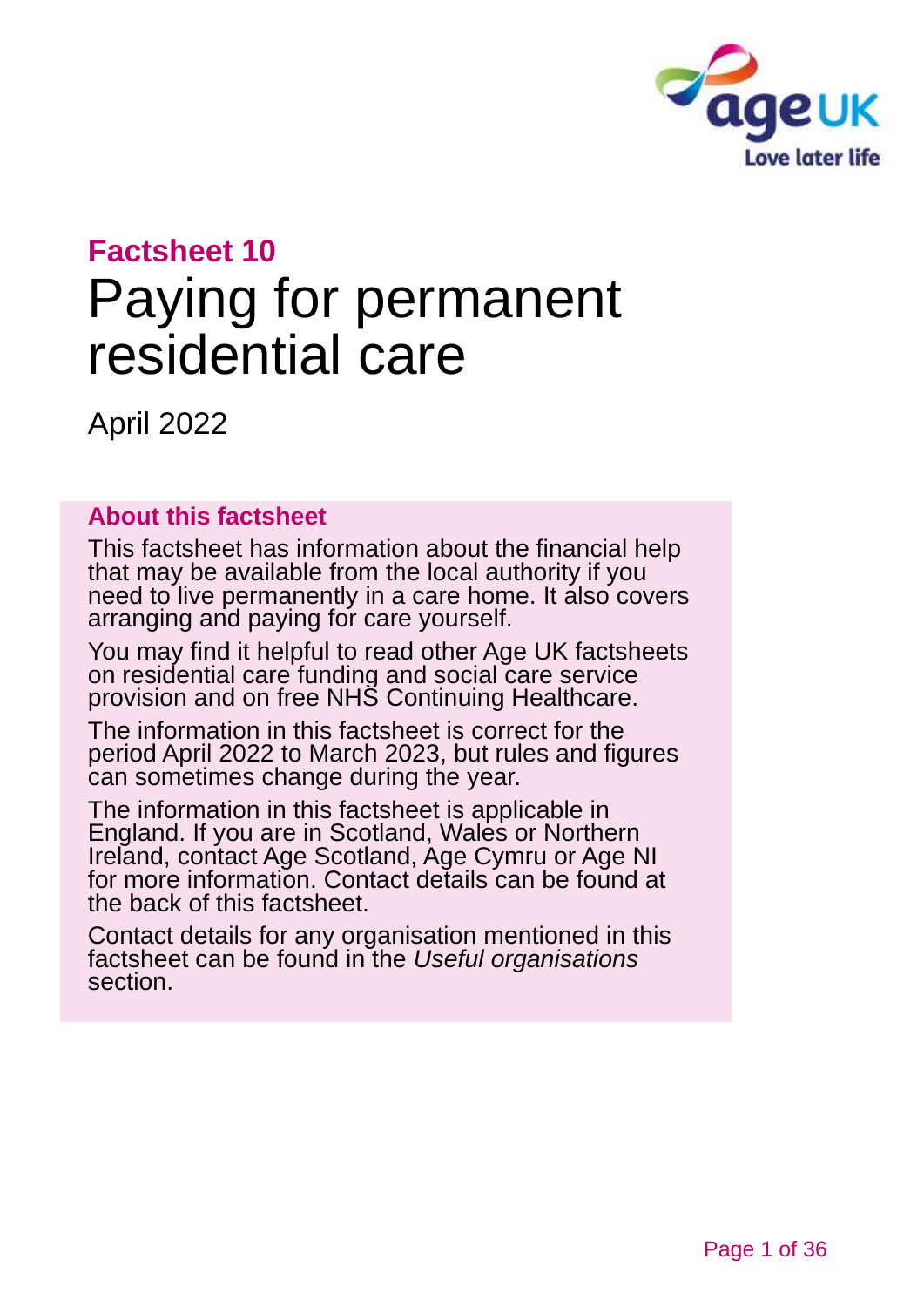## **Contents**

| 1 Recent developments                                     | 4               |
|-----------------------------------------------------------|-----------------|
| 2 Sources and terms used in this factsheet                | 4               |
| 3 How to obtain help from the local authority             | 5               |
| 3.1 Assessment of needs                                   | 6               |
| 4 The financial assessment                                | 7               |
| 5 Your savings and other types of capital                 | 8               |
| 5.1 General points about treatment of capital             | 8               |
| 5.2 Business asset short-term disregards                  | 11              |
| 6 Your income                                             | 12 <sub>2</sub> |
| 7 Deliberate deprivation of assets                        | 13              |
| 8 Social security and disability benefits                 | 14              |
| 8.1 Pension Credit                                        | 14              |
| 8.1.1 Guarantee Credit                                    | 15              |
| 8.1.2 Savings Credit                                      | 15 <sub>1</sub> |
| 8.1.3 Pension Credit and property                         | 15 <sub>1</sub> |
| 8.2 Disability benefits                                   | 16              |
| 9 Personal Expenses Allowance                             | 18              |
| 10 The financial assessment calculation                   | 18              |
| 11 Choice of accommodation and top-up                     | 21              |
| 11.1 Third party top-ups                                  | 21              |
| 12 Arrangements for paying care home fees                 | 23              |
| 13 NHS and other care services in care homes              | 24              |
| <b>14 Free assistance with care costs</b>                 | 25              |
| 14.1 NHS Continuing Healthcare                            | 25              |
| 14.2 Short-term rehabilitation in a care home             | 25              |
| 14.3 NHS-funded nursing care payments                     | 26              |
| 14.4 Mental health 'after-care' services – section 117 26 |                 |
| 15 Arranging and paying for your care yourself            | 27              |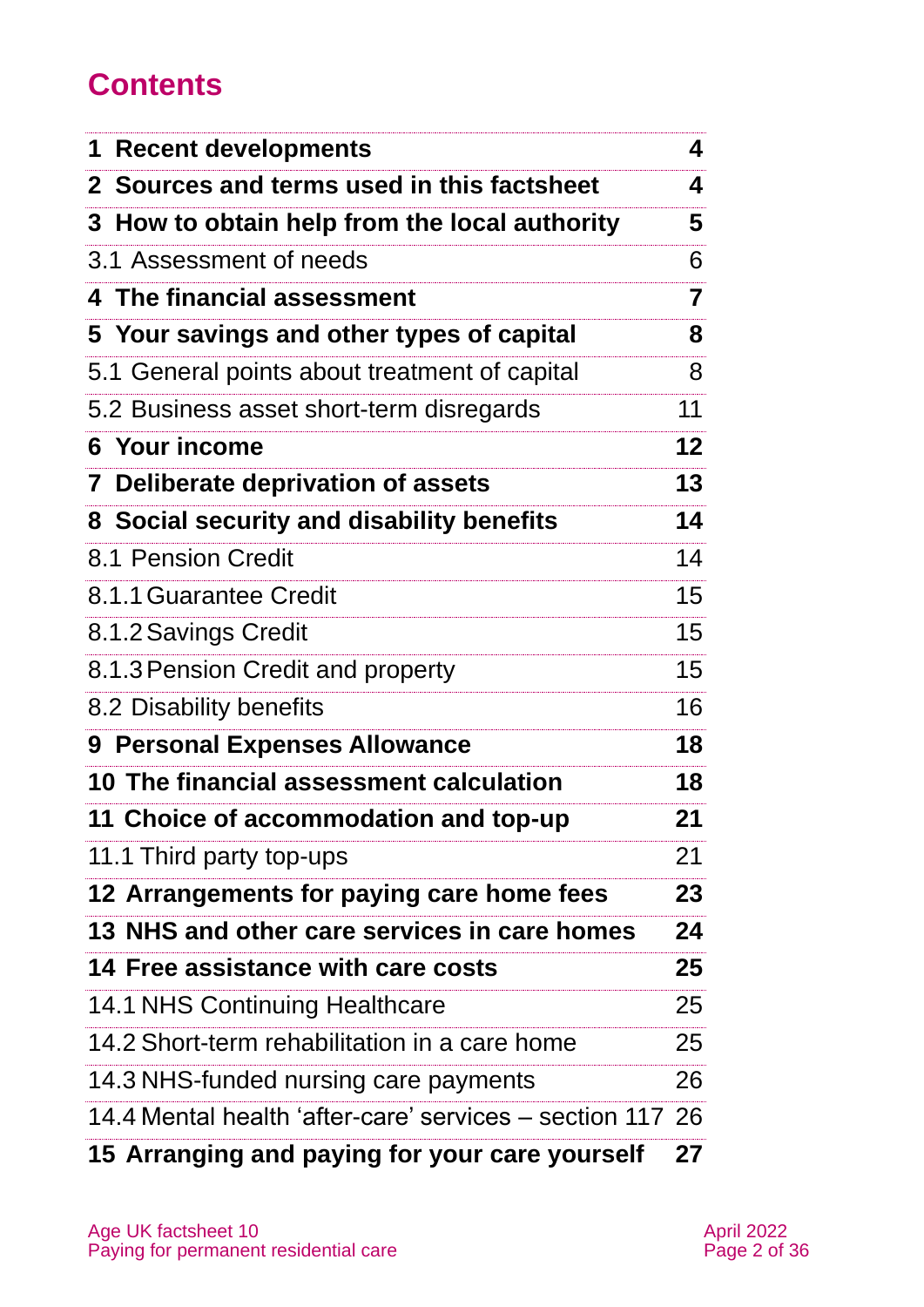| 16 The local authority information and<br>advice duty    | 29 |
|----------------------------------------------------------|----|
| 17 People who can act on your behalf                     | 30 |
| 18 Complaints and safeguarding from abuse<br>and neglect | 31 |
| Useful organisations                                     | 33 |
| Age UK                                                   | 35 |
| Support our work                                         |    |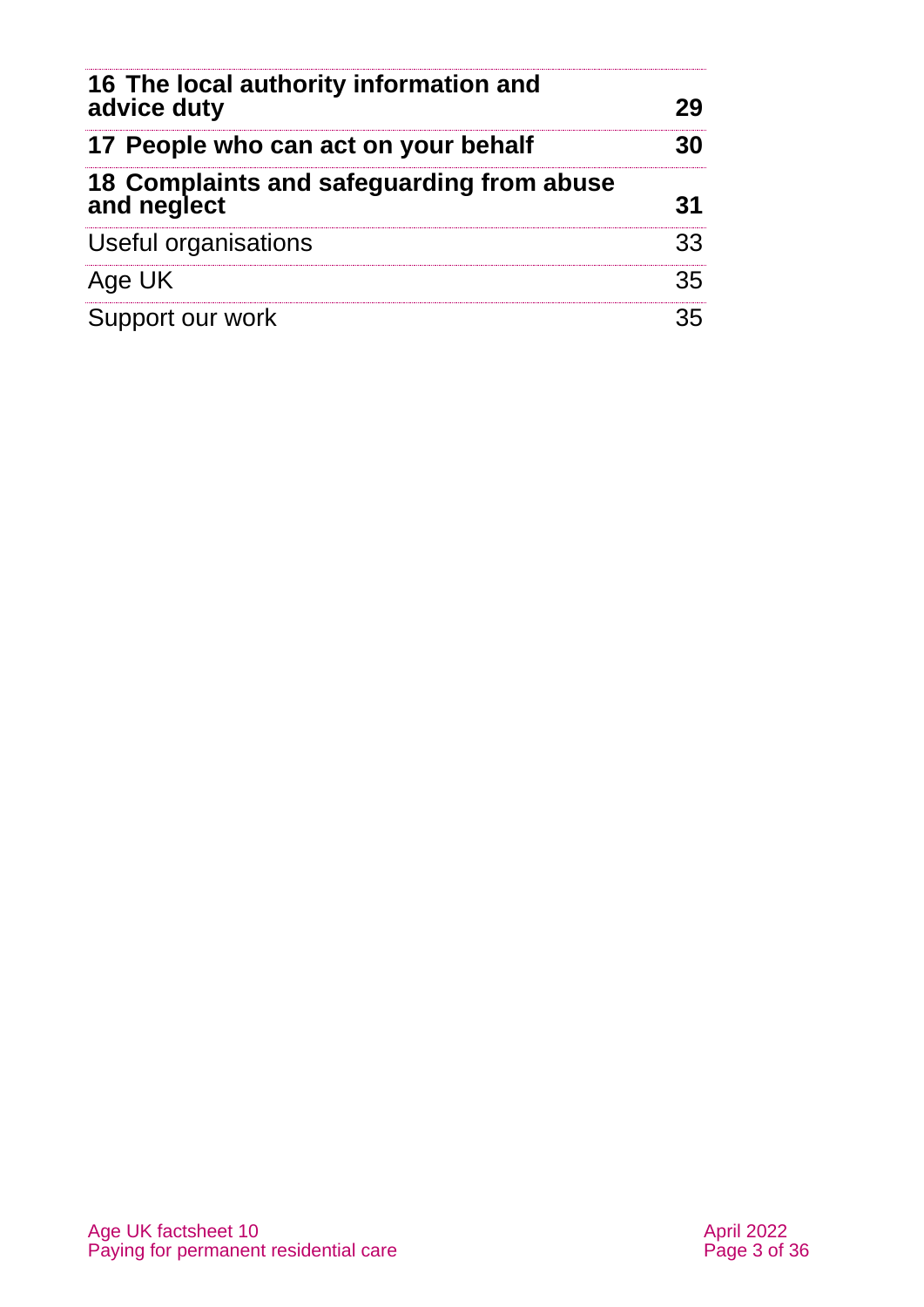## <span id="page-3-0"></span>**1 Recent developments**

*[Local Authority Circular \(DHSC\) \(2022\) 1](https://www.gov.uk/government/publications/social-care-charging-for-local-authorities-2022-to-2023)*, published in February 2022, increased the income thresholds in the financial assessment in line with inflation. The capital limits remain the same as the previous financial year.

### <span id="page-3-1"></span>**2 Sources and terms used in this factsheet**

### **Care Act 2014, regulations and statutory guidance**

This factsheet is based on the *[Care Act 2014](http://www.legislation.gov.uk/ukpga/2014/23/contents) ('the*  Act'), introduced in April 2015. There are references to the charging regulations and statutory guidance that support the Act, which set out how a local authority must administer adult social care.

These include the *[Care and Support \(Charging and](http://www.legislation.gov.uk/uksi/2014/2672/contents/made)  [Assessment of Resources\) Regulations 2014](http://www.legislation.gov.uk/uksi/2014/2672/contents/made)* (*'the charging regulations*') and the *[Care and Support](https://www.gov.uk/government/publications/care-act-statutory-guidance/care-and-support-statutory-guidance)  [Statutory Guidance](https://www.gov.uk/government/publications/care-act-statutory-guidance/care-and-support-statutory-guidance)* (*'the guidance*'). Section 8 of the guidance covers '*Charging and financial assessment*' and the Annexes include:

- ⚫ Annex B: Treatment of capital
- ⚫ Annex C: Treatment of income
- ⚫ Annex E: Deprivation of assets

### **Care homes and nursing homes**

This factsheet provides information about '*care homes*' and '*nursing homes*'. These are standard terms used by the Care Quality Commission, the industry standards regulator. Nursing homes are care homes where a nurse must be present to provide or supervise medical-type care alongside basic personal care. We use '*care home*' for both types of home in this factsheet, unless discussing something specifically to do with a nursing home.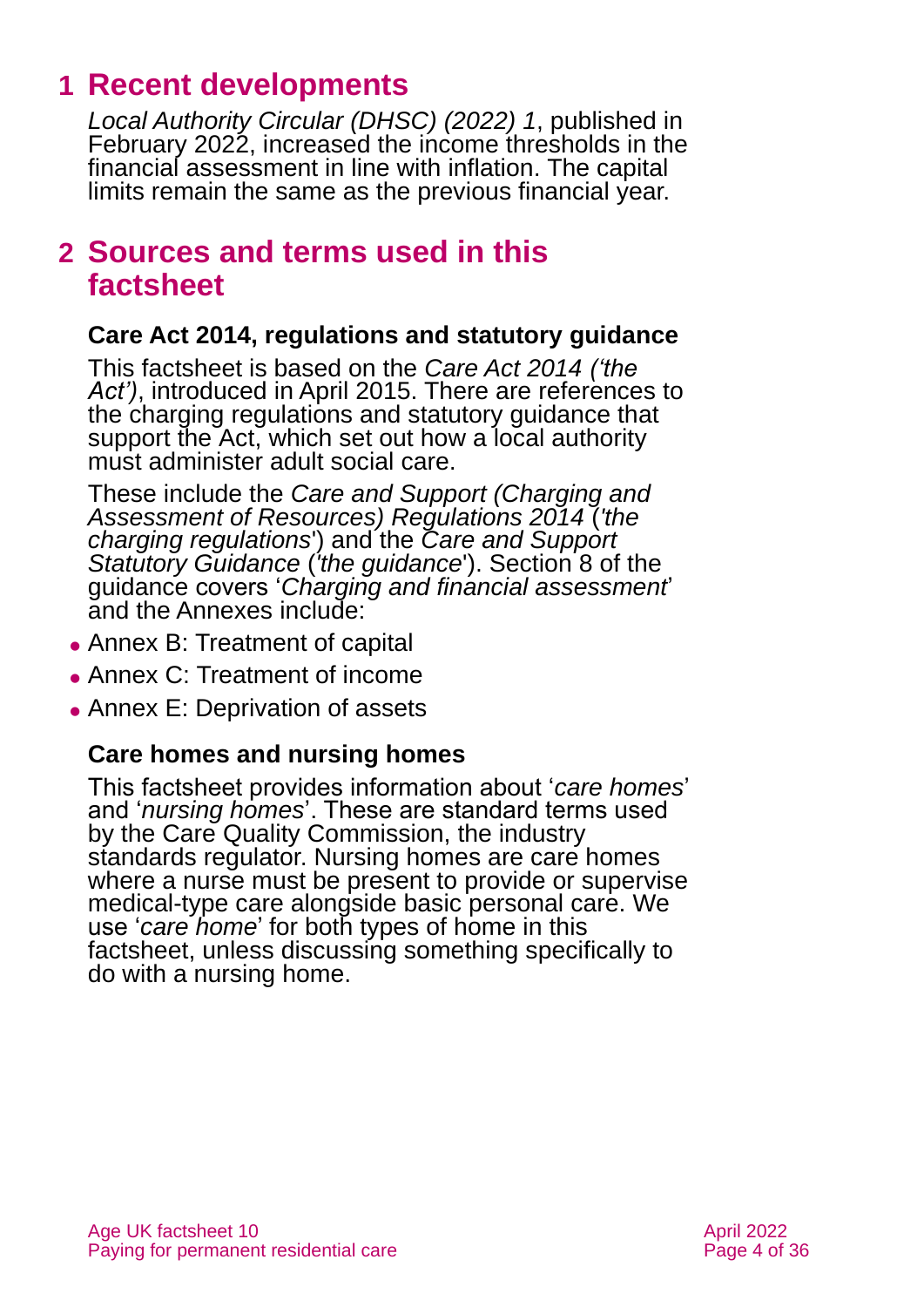### **Local authority**

In this factsheet, we use *'local authority*' to refer to the adult social services department of the local authority or council. It is also used to describe similar departments within: a county council, a district council for an area in which there is no county council, a London borough council, or the Common Council of the City of London.

### **Capital**

Capital takes many forms, but it generally refers to money or assets you own that may be available to fund part, or all, of meeting your assessed needs. It can be buildings or land, savings or stocks and shares or trusts. It is not regular payments of income, such as pensions or benefits.

## <span id="page-4-0"></span>**3 How to obtain help from the local authority**

If you need residential care, the local authority may have a duty to arrange it once it has assessed your needs. You are likely to have to pay something towards care home fees from your income and capital. If the local authority is involved in arranging your placement, the amount you pay is worked out via a financial assessment.

See section 14 [for information about free](#page-24-0) assistance [with care costs.](#page-24-0)

#### **Note**

If you have more than £23,250 in capital, the local authority do not contribute towards your fees.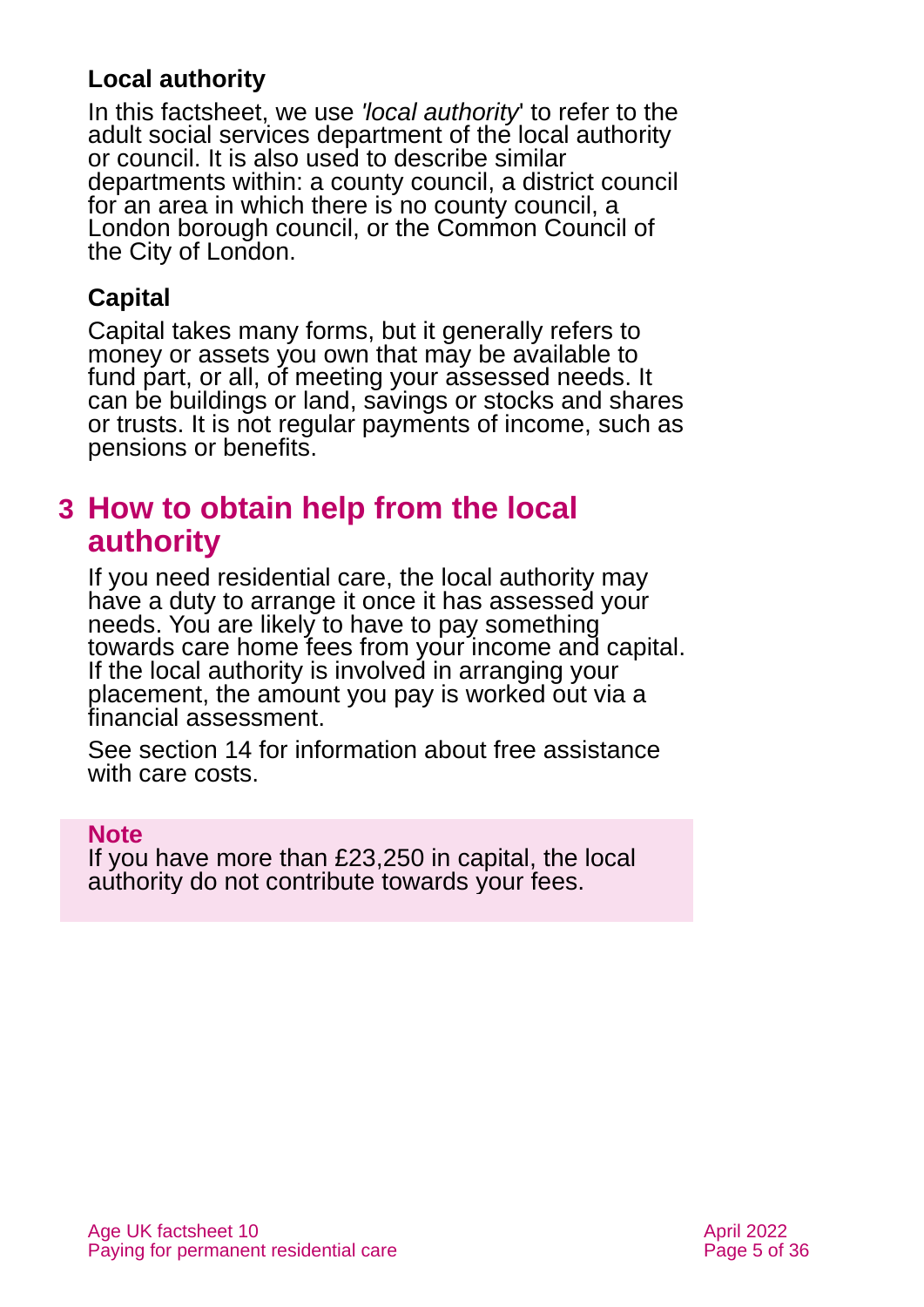### **3.1 Assessment of needs**

<span id="page-5-0"></span>The local authority must first carry out a needs assessment to establish whether your needs meet the eligibility criteria for care and support (*'eligible needs'*). Next, they look at whether residential care is an appropriate way to meet these needs, before deciding if they can help with the cost. If you may have care and support needs, they must assess you, regardless of your financial situation. Eligible needs are those that result in you having difficulty in achieving certain *'outcomes'* relating to daily living, leading to a significant impact on your *'wellbeing'*.

Before recommending a care home, all other options allowing you to stay at home should be considered or tried, if this is what you want. Other accommodation may be suitable, such as warden controlled or extracare sheltered housing, and you should be told about possible options.

If the local authority is required to meet your needs, the needs assessment results in a care and support plan setting out how your needs will be met. It should include your personal budget. This is the amount the local authority calculates as the overall cost of meeting your eligible needs.

If the local authority decide they are not required to meet your needs, it must give you a written record of the decision and their reasons. This may be because you do not have eligible needs, or the financial assessment means you have to pay full fees (a '*selffunder*') and you can arrange to meet your own needs, or have support to do this in a safe and appropriate manner.

The local authority has a duty to provide information and advice, regardless of whether they help pay for a care home. See [section 15](#page-26-0) if you are a self-funder of your care home place.

See factsheet 41, *[How to get care and support](https://www.ageuk.org.uk/globalassets/age-uk/documents/factsheets/fs41_how_to_get_care_and_support_fcs.pdf)*, for more information about the needs assessment, eligibility criteria and care and support plan.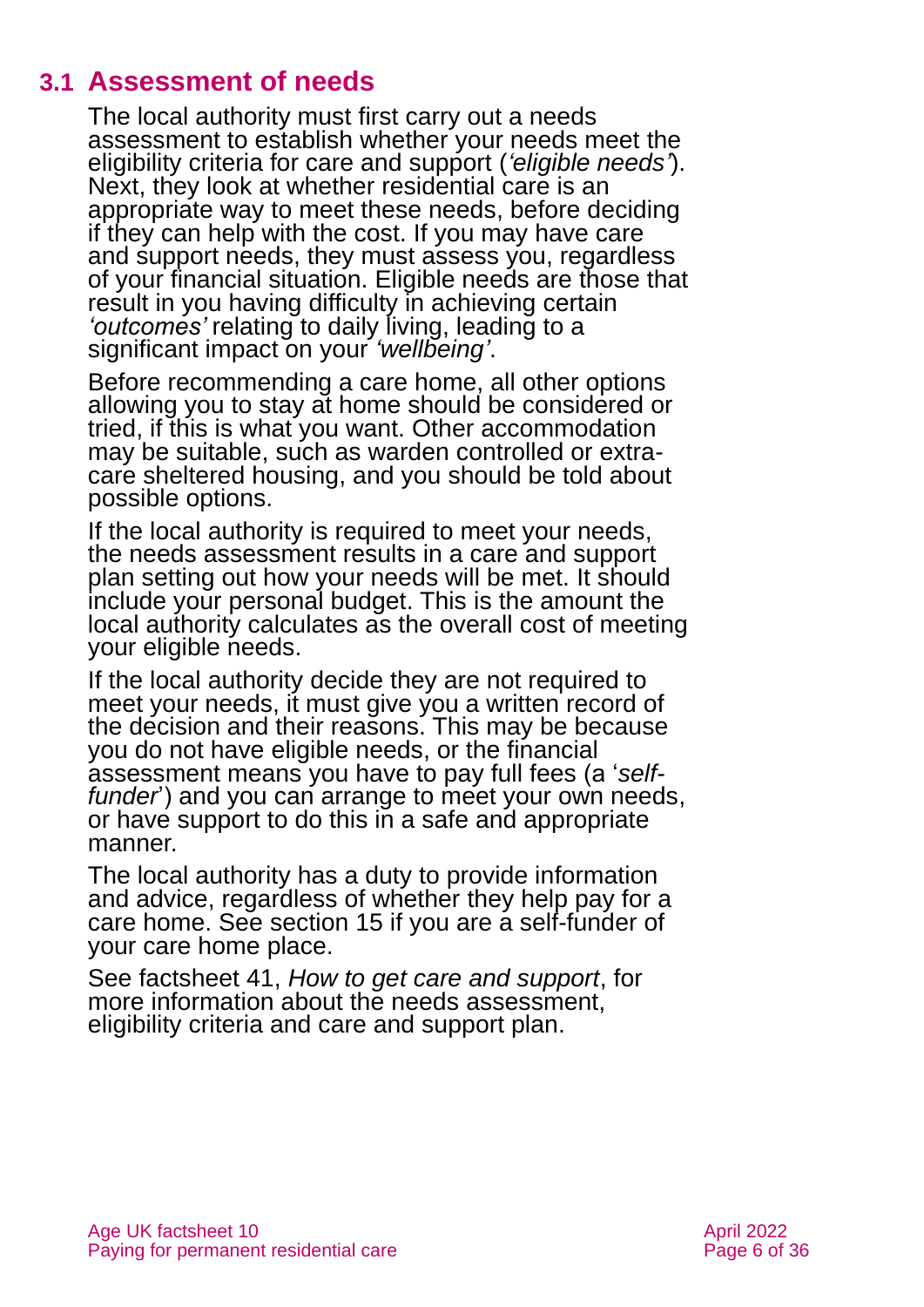## <span id="page-6-0"></span>**4 The financial assessment**

The financial assessment is how a local authority calculates your contribution to the overall cost of meeting your eligible needs in a care home, specified in your personal budget. Your income and capital are taken into account, subject to certain disregards, and you must be allowed to keep a Personal Expenses Allowance [\(see section 9\)](#page-17-0).

### **A '***sufficient***' personal budget and choice**

Your care and support plan must include a personal budget if you are going to receive financial support from the local authority. This specifies the overall cost of meeting your needs, how much you must pay based on a financial assessment, and the remaining amount paid by the local authority, usually on a weekly basis.

Your personal budget must be sufficient to meet all your eligible needs. The local authority must show there is at least one suitable care home available at your personal budget level and should offer a choice. Additional payments, known as '*top-ups*', must not be requested unless the local authority has shown your personal budget is sufficient to pay for at least one suitable care home option.

The local authority does not pay the total personal budget figure towards the cost of your care. Instead, it pays the difference between the personal budget figure and the amount you are assessed as being able to pay through the financial assessment. See [section](#page-17-1)  [10](#page-17-1) for examples of how this works in practice.

### **Only your own resources should be considered**

Local authorities cannot generally assess joint resources of couples. They can only look at your own capital and income. This includes income and savings in your sole name. Jointly held savings are divided equally in the financial assessment, unless evidence shows your share is unequal. Another exception is jointly owned property, where your actual share or beneficial interest must be taken into account.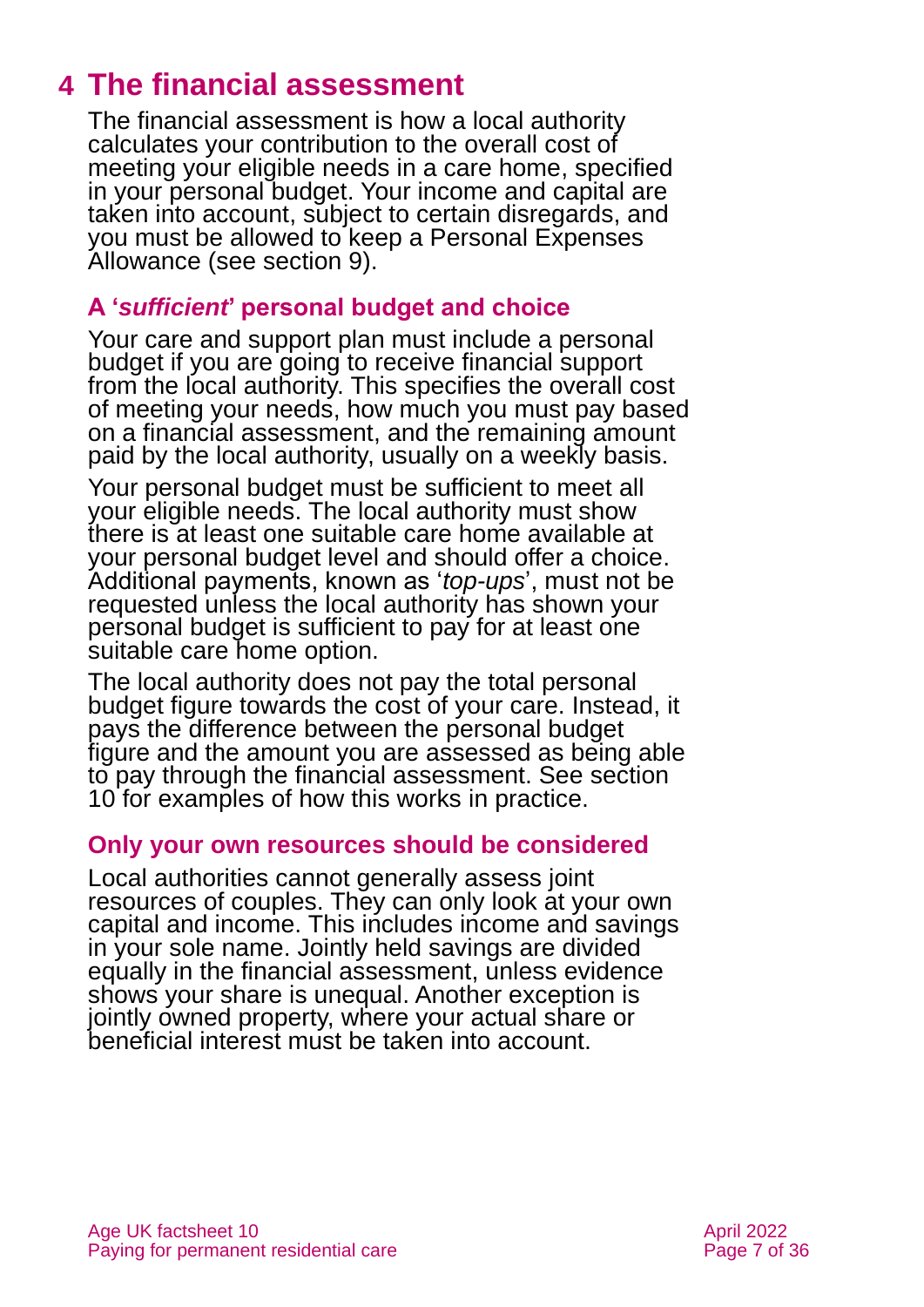### **'Light touch' financial assessment**

The local authority can, with your permission, carry out a *'light touch'* financial assessment if, for example, you have significant financial resources and it is clear you will not qualify for financial support, or it is clear you will not need to contribute to the cost of your care because you receive a means tested benefit.

### **A written record of the financial assessment**

You must be given a written record of the financial assessment, explaining how it was carried out, what the charges will be, how often they are made, and the likelihood of fluctuations in charges. It should be provided in a way you can easily understand, as early as possible.

## <span id="page-7-0"></span>**5 Your savings and other types of capital**

Most forms of capital are included in the financial assessment, including savings, bank or building society accounts, National Savings accounts, Premium Bonds, stocks and shares, and property (buildings or land).

For more about how property is valued and deferred payment agreements, see factsheet 38, *[Property and](https://www.ageuk.org.uk/globalassets/age-uk/documents/factsheets/fs38_property_and_paying_for_residential_care_fcs.pdf)  [paying for residential care.](https://www.ageuk.org.uk/globalassets/age-uk/documents/factsheets/fs38_property_and_paying_for_residential_care_fcs.pdf)*

### **5.1 General points about treatment of capital**

### **Valuation of capital**

If your capital is valued at more than £23,250, no precise valuation is needed because you are expected to pay full fees yourself. Capital either has a market value – the amount a willing buyer would pay (e.g. stocks and shares), or a surrender value (e.g. Premium Bonds).

Any outstanding debt secured against an asset, such as a mortgage, is deducted from the value. If you would incur expenses in realising the value an asset by selling it, 10 per cent is deducted from the capital value for the purposes of the financial assessment.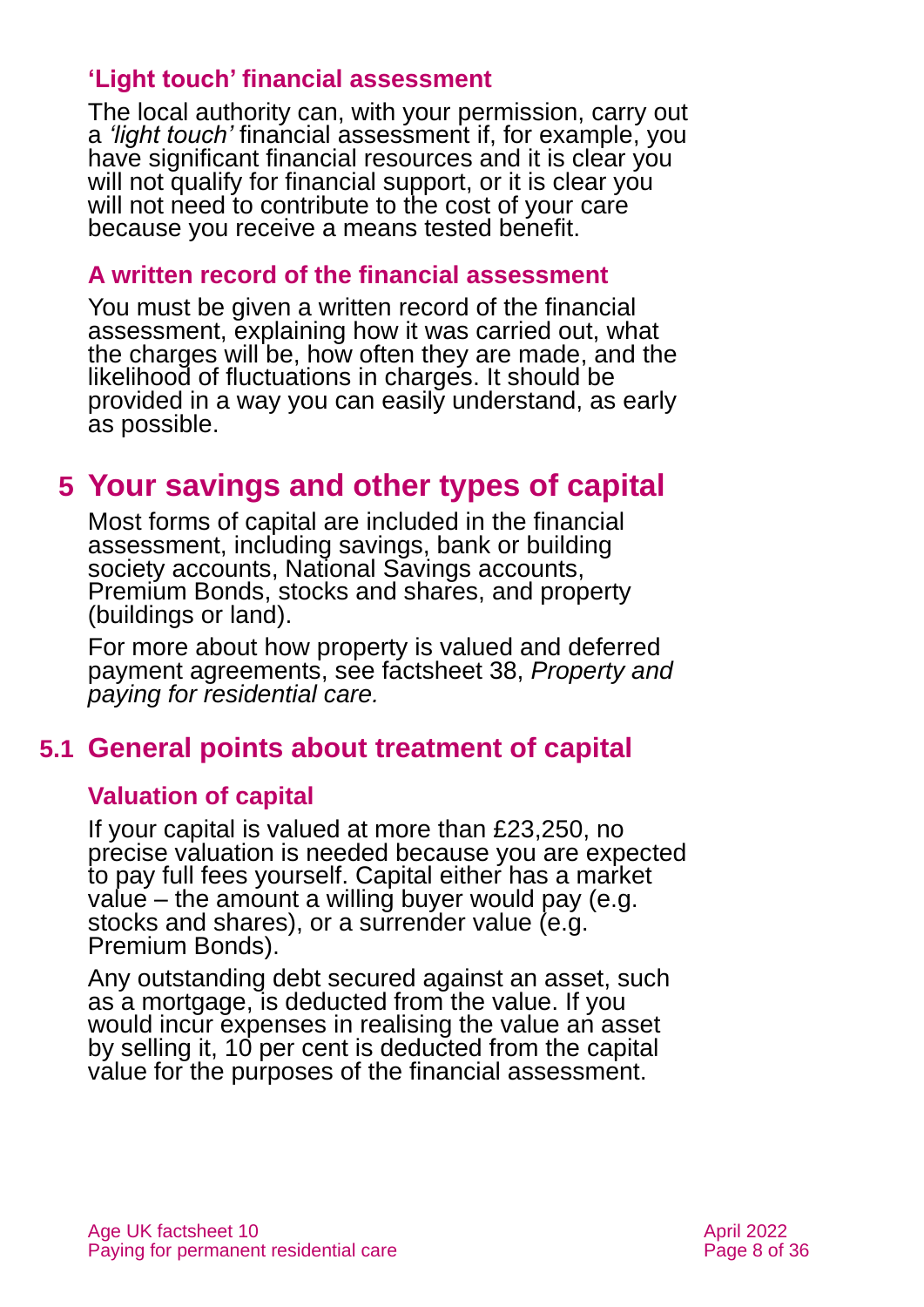### **If you have more than £23,250**

You must pay full care home fees (self-fund) until your capital reduces to the upper capital limit, £23,250, at which point a local authority may have to start to assist you with funding. It is a good idea to contact the local authority a few months in advance of this happening, to ensure they can carry out the financial assessment in good time.

#### **If you have between £14,250 and £23,250**

Capital between £14,250 and £23,250 is assessed as if you have an assumed (or '*tariff*') income. For every £250 or part of £250 above £14,250, you are treated as if you have an extra £1 a week income.

#### **Example**

If you have capital of £14,750 you are treated as having £2 a week tariff income (two lots of £250). Ask for a review when your capital drops down to the next £250 band (£14,500) as this means the tariff income reduces to £1 a week.

### **If you have below £14,250**

You cannot have any assumed income from capital under £14,250 included in the financial assessment. Effectively, it is completely disregarded in the financial assessment.

### **Disregarded capital**

Certain capital can be partly or fully disregarded. This includes the potential surrender value of life insurance policies or annuities. Certain types of investment bond with life assurance elements are disregarded.

If you are unsure whether a bond has a life assurance element, ask the company that issued the bond or your financial adviser. Age UK cannot advise on particular financial products.

Funds held in trust or administered by a court which derive from personal injury payments, including compensation for vaccine damage and criminal injuries are disregarded permanently. Personal injury payments not in a trust are disregarded for 52 weeks.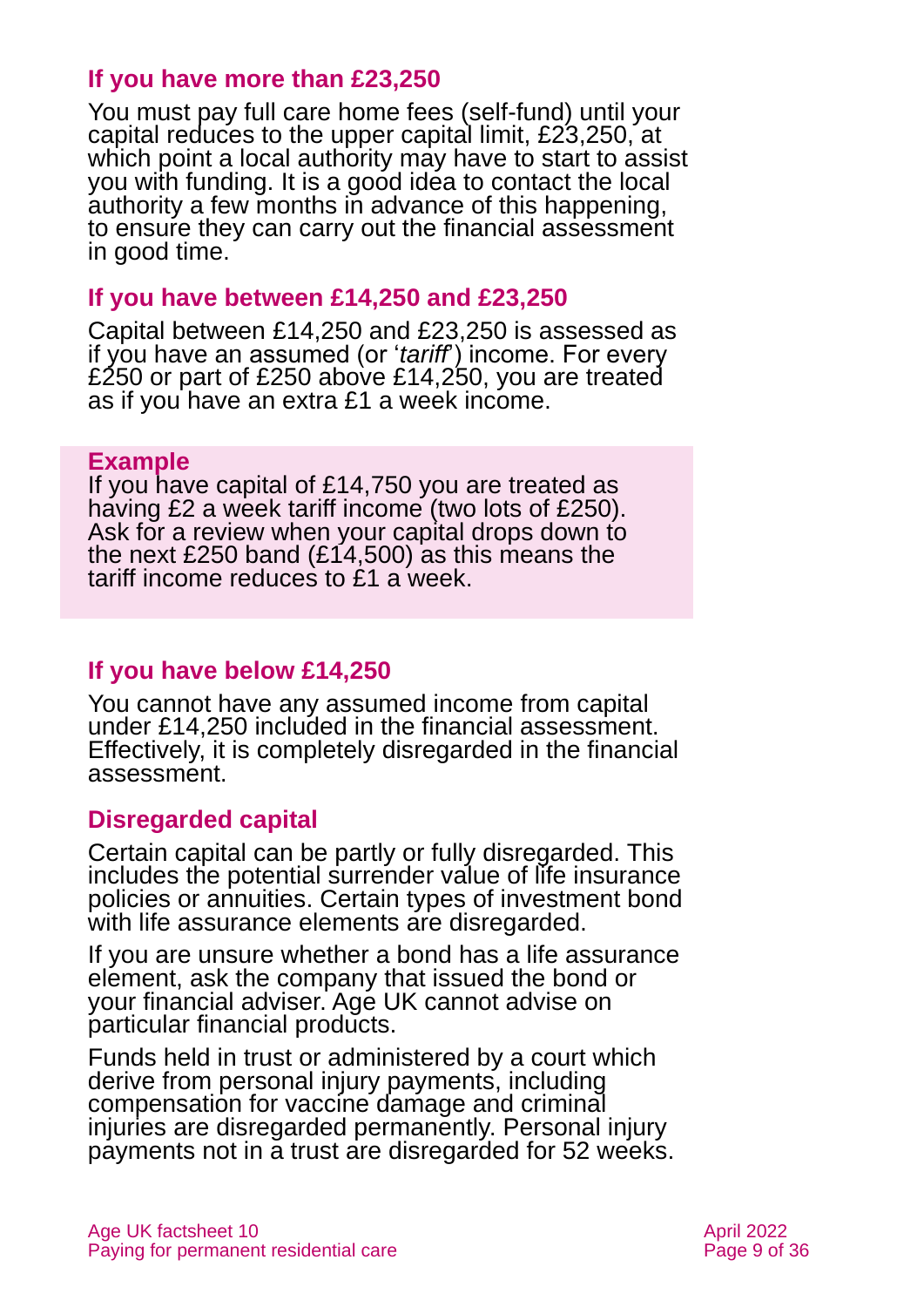Ex-gratia payments made to Far East Prisoners of War on or after 1 February 2001 are disregarded. Payments made to people who caught hepatitis C due to contaminated blood products are disregarded, and payments related to Creutzfeldt-Jakob disease.

Treatment of money held in trust depends on your rights to demand the trust money be paid to you. The rules are complicated so seek advice from the trust provider.

### **Property disregards**

Your share in the value of your former home can be disregarded, for example, if your partner still lives there or, in certain circumstances, a relative. If your home is included in the financial assessment, its value is disregarded for the first 12 weeks after a permanent care home placement. This is to give you time to make a decision about your property in relation to paying care fees. For example, you might enter into a deferred payment agreement with the local authority.

#### **Note**

Personal possessions are disregarded as long as they were not bought with the intention of avoiding care charges.

### **Jointly held capital**

If you jointly own capital (e.g. savings) with other people, you and other owners are treated as having equal interests in it, unless evidence shows your share is unequal. It is worth dividing joint accounts so each person holds their money separately, to ensure it is accurately taken into account when paying fees.

An exception is jointly owned property. The value must be calculated in terms of the present sale value of your beneficial interest. This is the part you own that could be sold to a willing buyer with the proceeds of sale going to you. See factsheet 38, *[Property and paying](https://www.ageuk.org.uk/globalassets/age-uk/documents/factsheets/fs38_property_and_paying_for_residential_care_fcs.pdf)  [for residential care](https://www.ageuk.org.uk/globalassets/age-uk/documents/factsheets/fs38_property_and_paying_for_residential_care_fcs.pdf)*, for more information.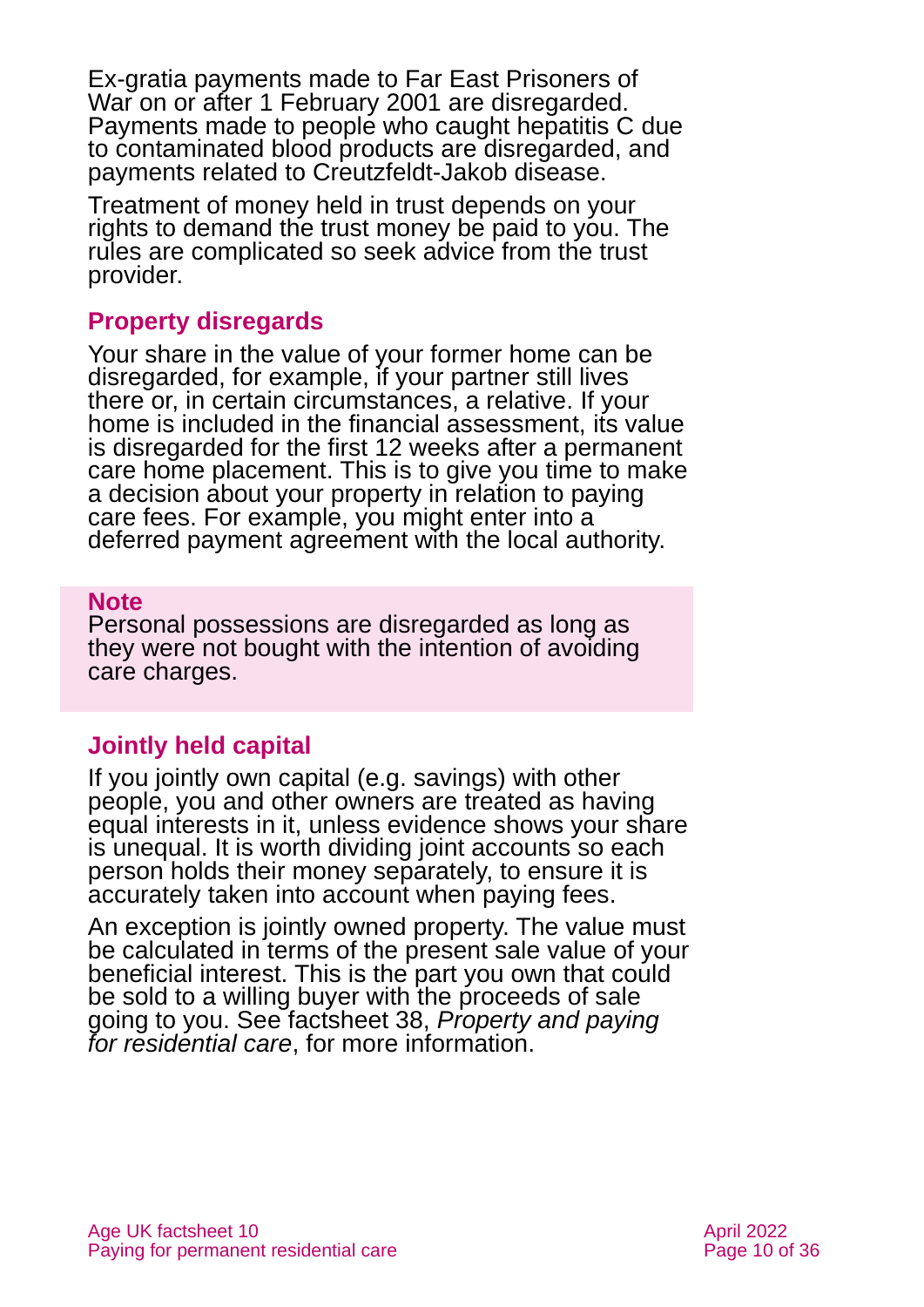### **Capital treated as income**

Some capital assets are treated as income (see [section 6\).](#page-11-0) This includes payments under an annuity, earnings not paid as income and pre-arranged third party payments to pay for residential care, but not voluntary payments to remove arrears.

Where an agreement or court order provides that periodic payments are to be made to a care home resident because of a personal injury, any non-income periodical payments are treated as income.

### **Notional capital**

This is capital that is included even though you do not have it. For example, it could be funds available on request, such as an unclaimed Premium Bond win, or capital you disposed of to avoid using it to pay for care home fees (called '*deliberate deprivation*' – see [section 7\)](#page-12-0).

If you are assessed as having notional capital, its value must be reduced on a weekly basis by the difference between the weekly rate you pay for residential care and the weekly rate you would have paid if notional capital did not apply.

### **5.2 Business asset short-term disregards**

If you are a permanent resident, the local authority should disregard the capital value of any eligible business assets for a reasonable period of time, providing steps are being taken to realise the capital value and specified information is provided.

If no immediate intention to realise the capital value in the business assets is demonstrated, the local authority can take the asset value into account in the financial assessment immediately.

The local authority should obtain information about:

- ⚫ the nature of the business asset
- ⚫ the estimated length of time necessary to realise the asset
- ⚫ your share of the assets
- ⚫ a statement of what, if any, steps have been taken to realise the assets, what these steps were and what is intended in the near future, and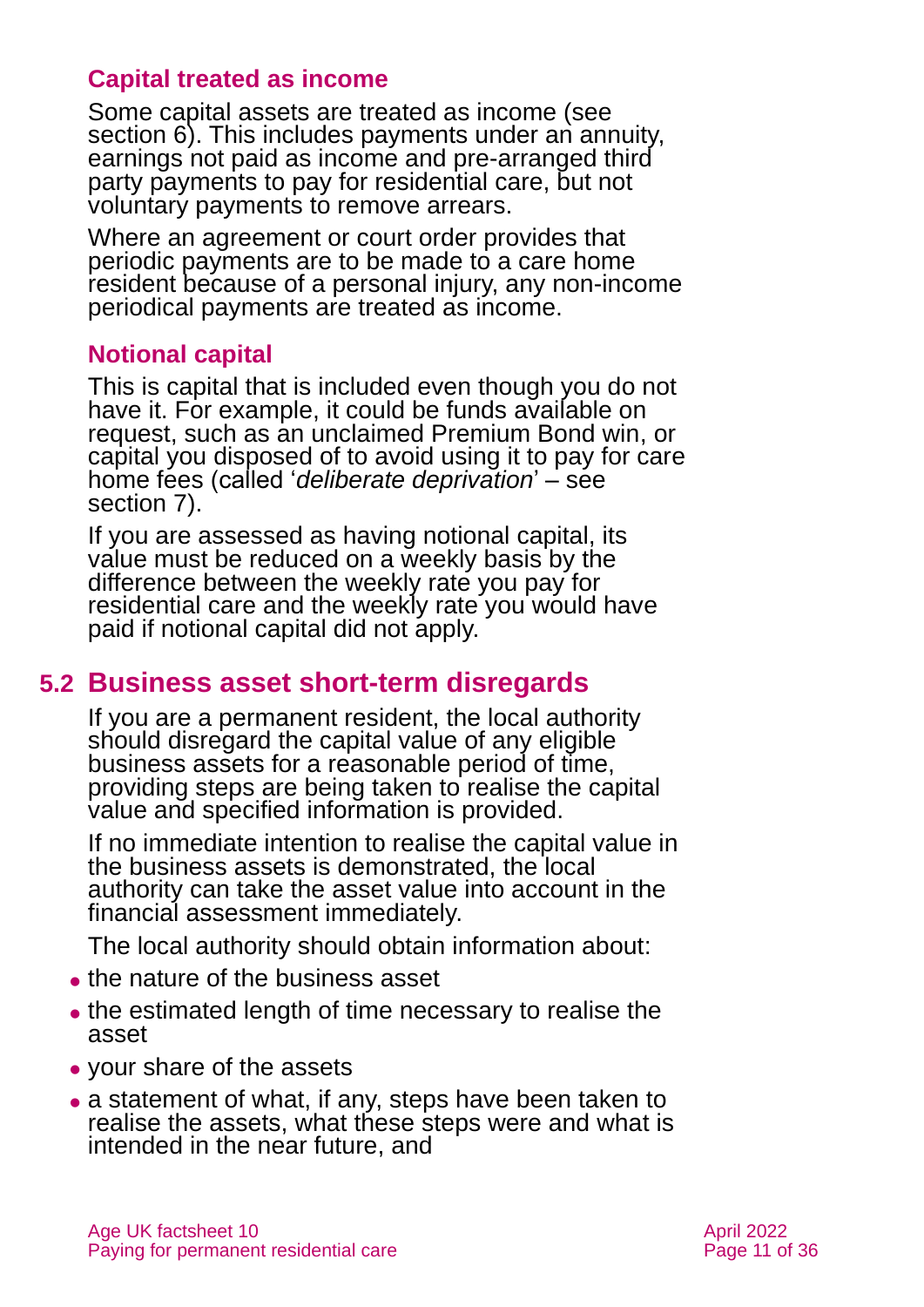• any other relevant evidence, for example your health, receivership, liquidation or an estate agent's confirmation of placing any property on the market.

## <span id="page-11-0"></span>**6 Your income**

Your income can be included in your financial assessment. It is usually looked at on a weekly basis and taken into account in full, unless identified as being fully or partly disregarded. Your income is calculated on the basis that benefits such as Pension Credit are being claimed. Make sure you have applied for any possible benefits. If your weekly eligible income exceeds your personal budget, you are a selffunder.

### **Income disregarded from the financial assessment**

Examples of disregards include:

- ⚫ Disability Living Allowance or Personal Independence Payment mobility components (although not care or daily living components)
- ⚫ War Widows' and Widowers' special payments
- State Pension Christmas Bonus
- ⚫ regular charitable and voluntary payments (e.g. by a relative)
- ⚫ Child Tax Credit or Guardian's Allowance
- personal injury trust payments
- awards of certain damages
- ⚫ discretionary payments made to people infected with hepatitis C by contaminated blood products
- any earnings
- ⚫ War Pension Scheme payments paid to injured veterans with the exception of any allowance for constant attendance allowance which is awarded in cases of significant disability.

### **Income that is partly disregarded**

Common types of income partly disregarded include:

⚫ £10 a week of War Widow's, War Widower's, War Disablement Pension paid to non-veterans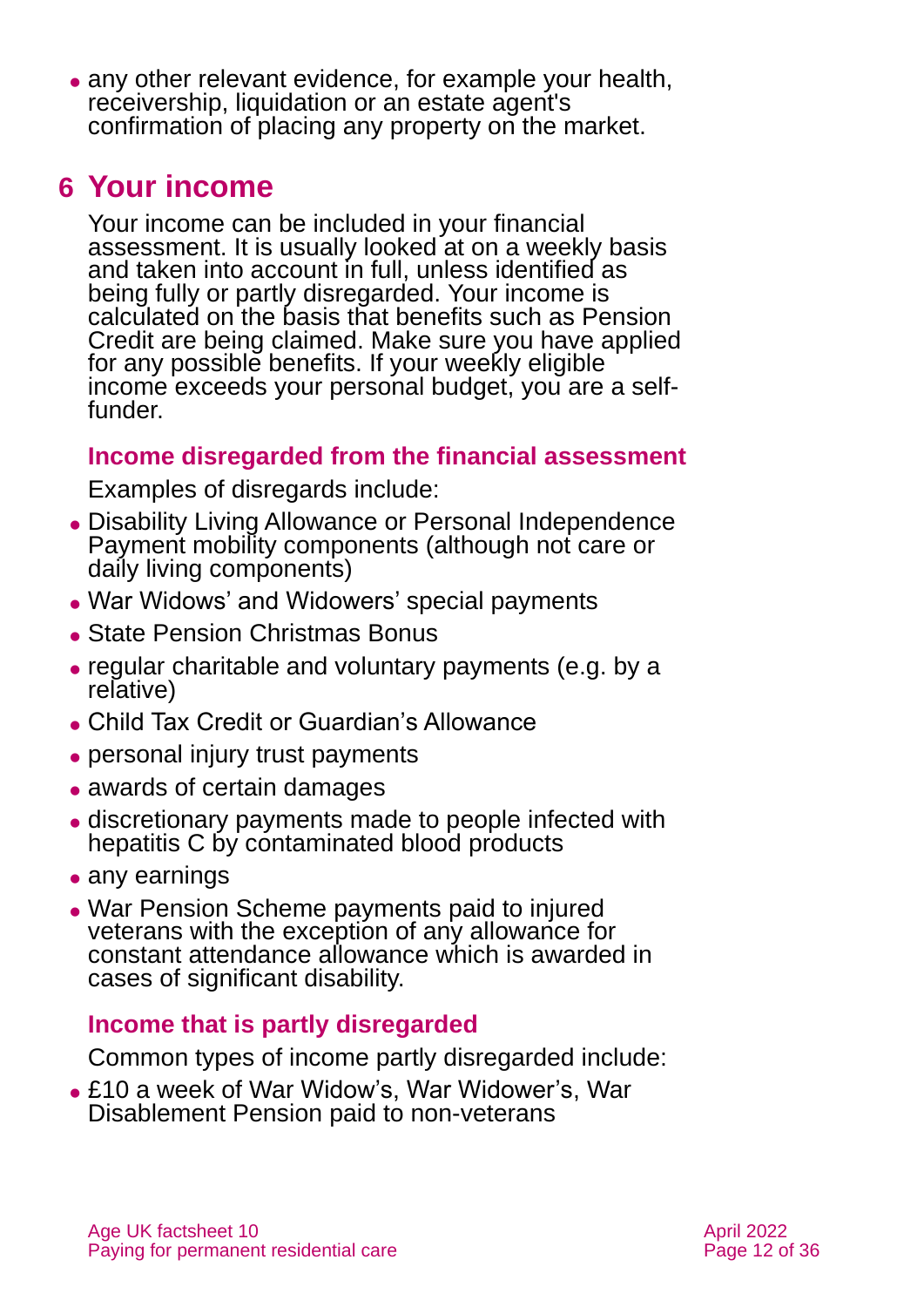- ⚫ 50 per cent of your private/occupational pension if it is paid to a spouse or civil partner and they do not live in the same care home
- ⚫ if you receive, or your income is too high for, Pension Credit Savings Credit, up to a maximum of £5.90 a week or £8.85 for a couple

### **Notional income**

Notional income is income you are treated as having even though you do not actually receive it. For example, this can be income that is available on application but you have not yet applied for it, or you have applied for only some of it, income due but has not been received, or income you have deliberately deprived yourself of for the purpose of reducing the amount you must pay for your care (see section 7).

## <span id="page-12-0"></span>**7 Deliberate deprivation of assets**

Deprivation is when assets or income are given away, disposed of, or not claimed, with the intention of reducing the amount you must pay towards your care home fees. If this happens, the local authority has the power to treat you as though you still possess the assets you have given away as *'notional'* capital or income in the financial assessment.

A local authority must use its discretion when assessing the timing and motives for the transfer of eligible assets prior to a financial assessment. To be held to have deprived yourself of assets, they must show that you must have known you may need care and support and have intentionally reduced your assets to reduce your potential financial contribution. If you pay off a debt that would otherwise remain, even if not immediately due, this must not be considered as deprivation.

The local authority must take into account that assets can be disposed of, or used, for justifiable reasons. They must genuinely consider all the circumstances in question and be able to explain their decision. For more information see factsheet 40, *[Deprivation of](https://www.ageuk.org.uk/globalassets/age-uk/documents/factsheets/fs40_deprivation_of_assets_in_social_care_fcs.pdf)  [assets in social care.](https://www.ageuk.org.uk/globalassets/age-uk/documents/factsheets/fs40_deprivation_of_assets_in_social_care_fcs.pdf)*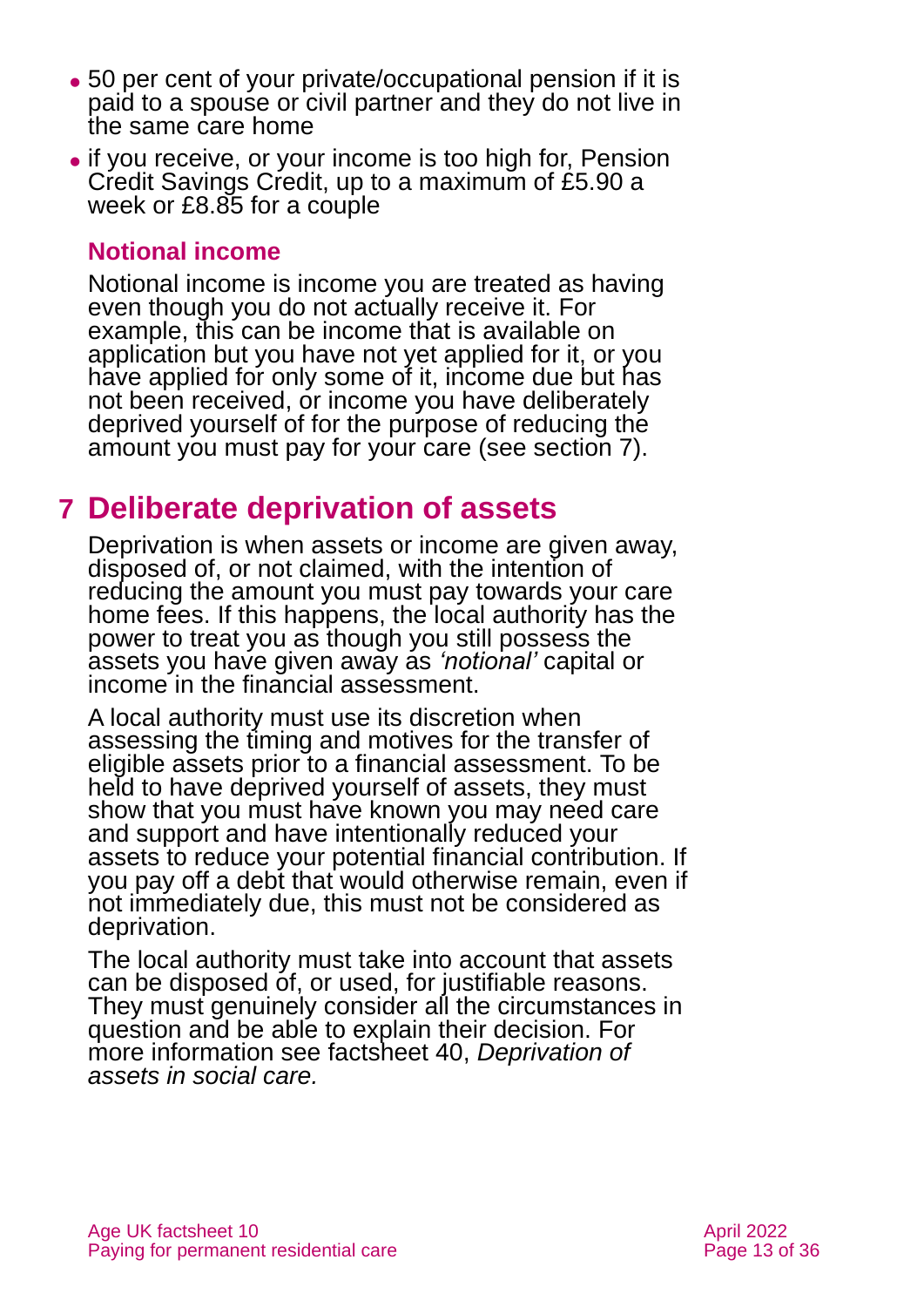## <span id="page-13-0"></span>**8 Social security and disability benefits**

Whether you are single or one of a couple, the local authority expects you to claim all social security benefits you are entitled to when you move to live permanently in a care home. They can include them in the calculation of your financial assessment, whether you claim them or not.

If you already claim a social security benefit, the local authority may ask to see details. It may ask you for permission to request information from the Department for Work and Pensions (DWP).

Social security benefits include: State Pension, Attendance Allowance (AA), Disabled Living Allowance (DLA), Personal Independence Payments (PIP) and Pension Credit (PC).

### **8.1 Pension Credit**

Pension Credit has two parts:

- ⚫ Guarantee Credit and
- Savings Credit.

It is means tested and entitlement is based on income and capital. You must have reached State Pension age to claim. Capital up to £10,000 is disregarded. You are treated as having '*tariff*' income of £1 a week for every £500, or part of £500, above £10,000. There is no upper capital limit.

Eligibility for Pension Credit is worked out by adding up your income, including any tariff income. Most forms of income are taken into account as '*qualifying income*'.

If you are a member of a couple and one of you moves permanently into a care home, each of you are treated as single for Pension Credit. If you are a member of a couple and you enter a care home on a temporary basis for respite or a trial period, you remain treated as a couple.

For more information, see factsheet 39, *[Paying for](https://www.ageuk.org.uk/globalassets/age-uk/documents/factsheets/fs39-paying-for-care-in-a-care-home-if-you-have-a-partner.pdf)  [care in a care home if you have a partner,](https://www.ageuk.org.uk/globalassets/age-uk/documents/factsheets/fs39-paying-for-care-in-a-care-home-if-you-have-a-partner.pdf)* and factsheet 48, *[Pension Credit](https://www.ageuk.org.uk/globalassets/age-uk/documents/factsheets/fs48_pension_credit_fcs.pdf)*.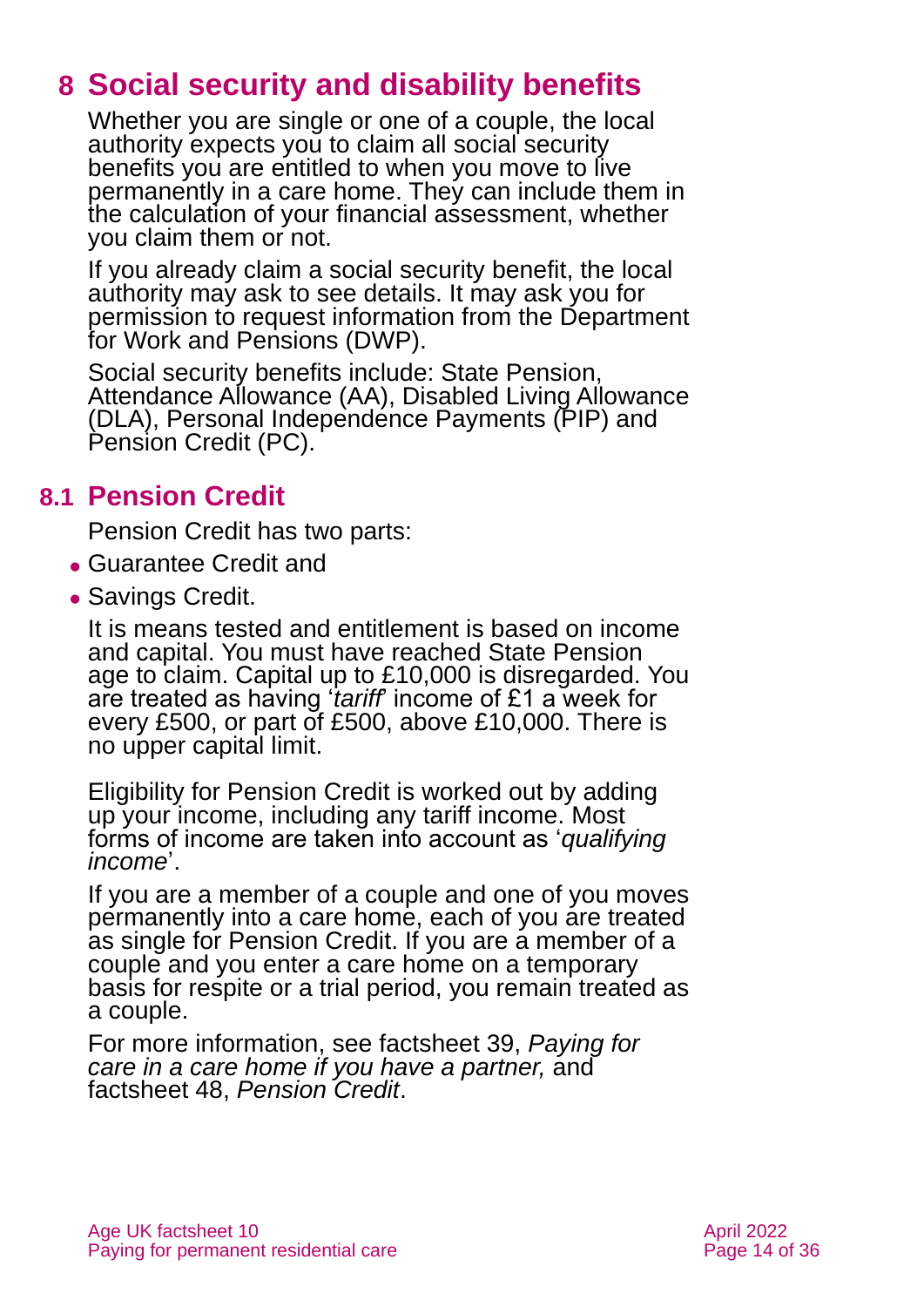#### **8.1.1 Guarantee Credit**

Guarantee Credit tops up your income if it is below a level known as your '*appropriate minimum guarantee*'. The appropriate minimum guarantee is £182.60 a week for a single person and £278.70 a week for a couple.

You may be entitled to extra amounts if you receive AA, DLA (middle or high rate care component), or PIP (daily living component).

The amount of Guarantee Credit paid is the difference between your assessed income (less any disregarded amounts) and the appropriate minimum guarantee.

### **8.1.2 Savings Credit**

Savings Credit is abolished for people reaching State Pension age on or after 6 April 2016.

If you are a couple, you can get Savings Credit if both of you reached State Pension age before 6 April 2016. If only one of you did, you cannot claim unless you or your partner had an existing award from before 6 April 2016 and have remained entitled since.

You may be entitled to Savings Credit if your qualifying income is above a threshold. The current weekly threshold amounts are £158.47 for a single person and £251.70 for a couple.

#### **8.1.3 Pension Credit and property**

Your share in the value of your property is disregarded in certain circumstances if, for example, your partner still lives there. This also applies if a close relative lives there and they are State Pension age or incapacitated.

If this disregard does not apply, the property value can be disregarded when calculating Pension Credit for up to for 26 weeks (or longer '*if reasonable*'), provided the Pension Service is satisfied you are taking '*reasonable steps*' to sell it. For more information see factsheet 38, *[Property and paying for residential care](https://www.ageuk.org.uk/globalassets/age-uk/documents/factsheets/fs38_property_and_paying_for_residential_care_fcs.pdf)*.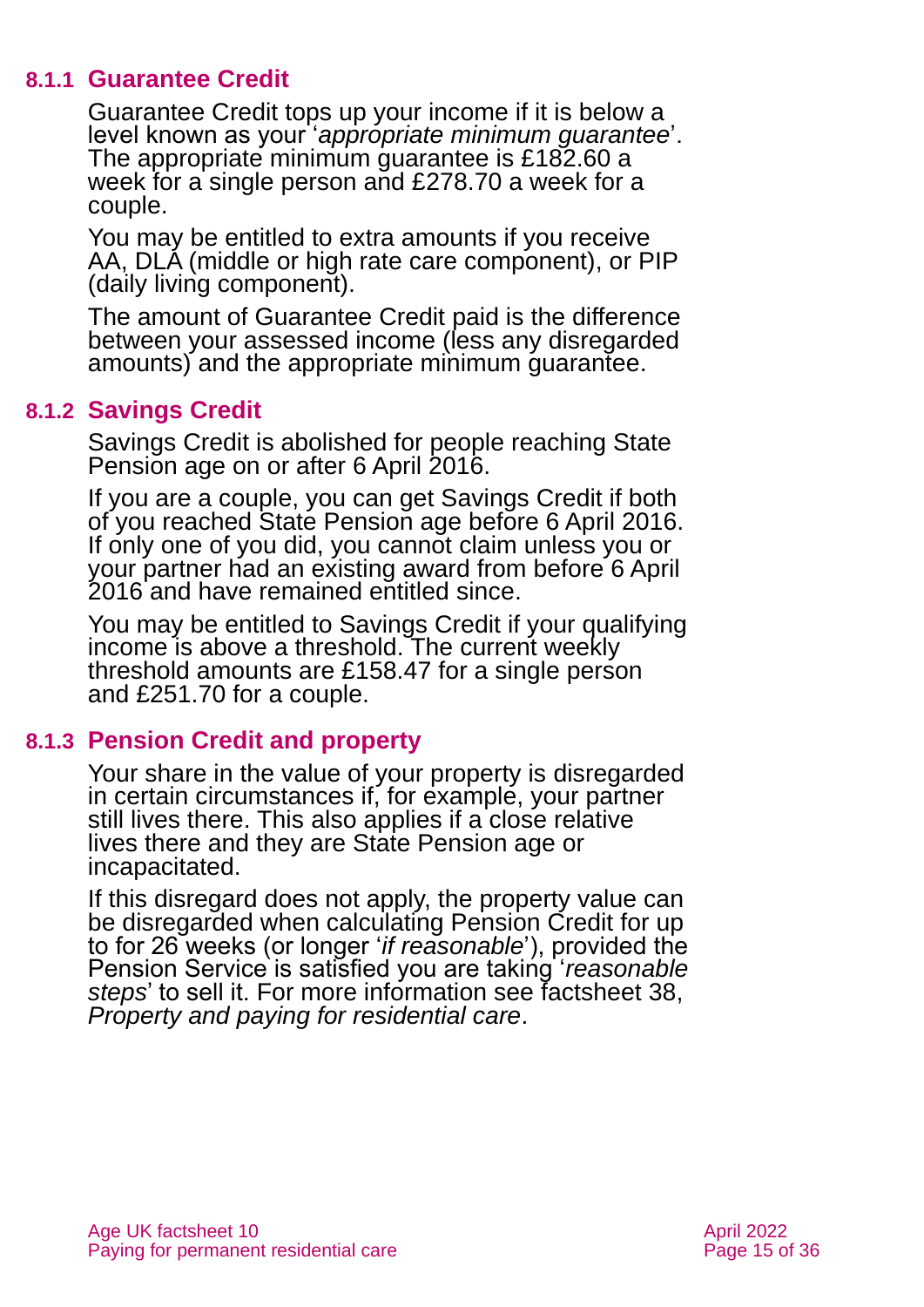#### **Note**

The local authority expects you to claim any Pension Credit you are entitled to. If you do not claim, they can treat you as though you are in receipt of the unclaimed award as '*notional income*'.

### <span id="page-15-0"></span>**8.2 Disability benefits**

Attendance Allowance (AA), Disability Living Allowance (DLA) and Personal Independence Payment (PIP) can be paid if you have care or mobility needs. AA can be claimed if you have reached State Pension age and it does not have a mobility component.

If you claim DLA or PIP before reaching State Pension age, you continue to receive it after reaching State Pension age, even if your award includes a mobility element.

### **Local authority funding and self-funding**

If you receive local authority financial support for your care home, DLA and PIP mobility components are fully disregarded in the financial assessment. Your entitlement is unaffected. However, an exception to this rule can apply if the local authority funds a nursing home, see below.

AA, DLA care component and PIP daily living component are taken into account as income in the financial assessment. Payment stops 28 days after local authority financial support begins, or sooner if linked to a recent stay in hospital or state-funded care home. If you spend days away from the care home, you can be paid the daily rate for these benefits.

If you pay the full cost of your fees (*'self-funding')*, you can continue to be paid AA or care and daily living and mobility components of DLA or PIP. You are also treated as a self-funder if you receive local authority support via a deferred payment agreement.

If you lose payment of disability benefit during the local authority 12-week property disregard, it can be reinstated at the end of the 12-week period when you become a self-funder.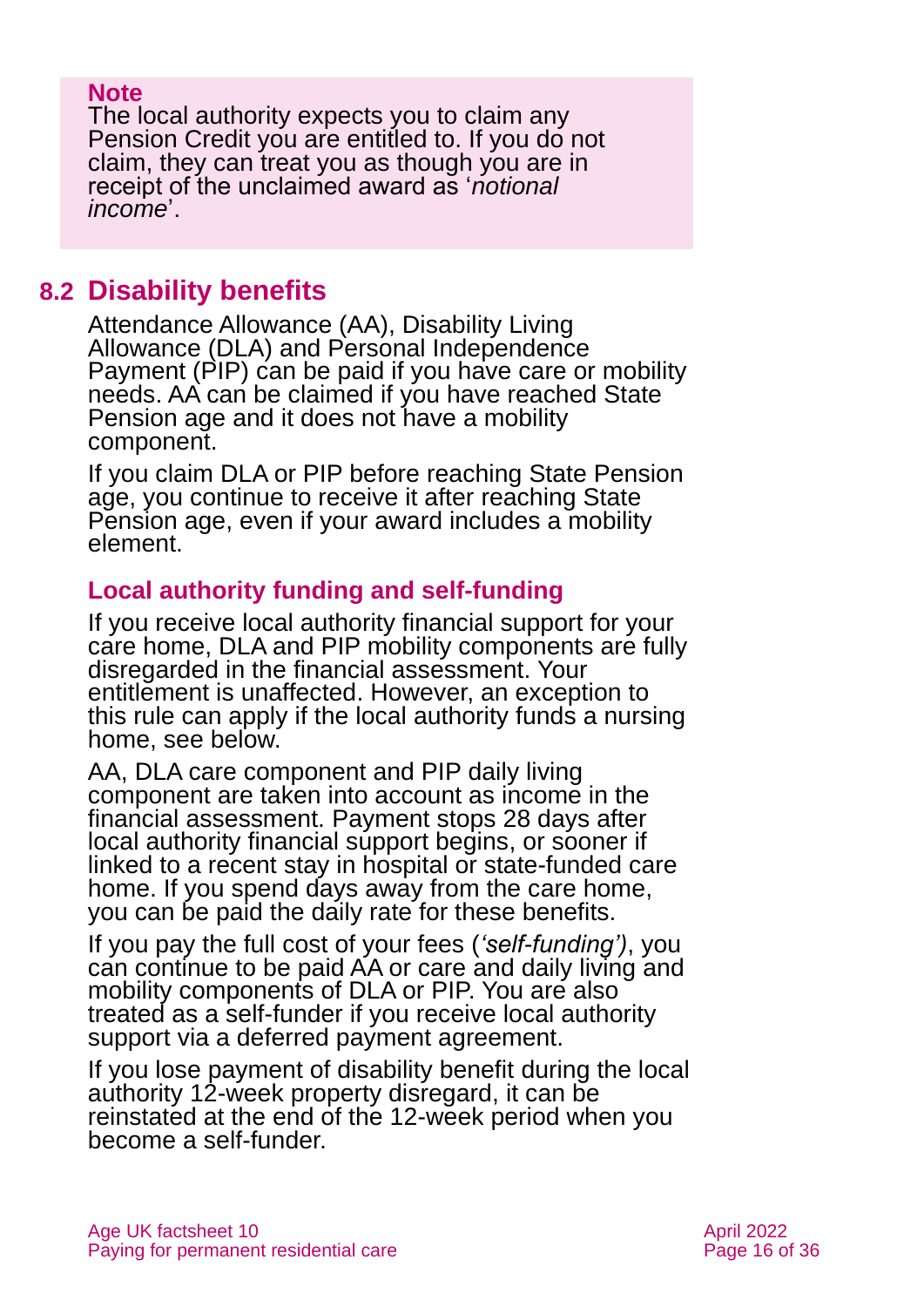### **NHS funding**

If you receive NHS Continuing Healthcare (NHS CHC) in a residential care home, payments of AA, DLA care component and PIP daily living component stop after 28 days, or sooner if linked to a recent stay in hospital or state-funded care home. The mobility components of DLA and PIP are unaffected.

If you receive NHS CHC in a nursing home, payments of AA, DLA care component and PIP daily living component stop after 28 days, or sooner as above. However, you may be treated as being in a *'similar institution'* to a hospital.

This means your benefits are affected in the same way as for hospital in-patients so AA and both components of DLA and PIP stop after 28 days. These rules should only apply if you receive medical or other treatment from, or under the direct supervision of, the nurses or other health professionals at the nursing home. This can also apply if you receive local authority funding towards a nursing home placement.

#### **Disability benefits and Pension Credit for selffunders**

If you receive AA, DLA middle or high rate care component, or PIP daily living component, an extra amount (severe disability addition) can be included in the calculation for PC Guarantee Credit entitlement.

As a self-funder, including where you enter into a deferred payment agreement, you can continue to be paid AA or the care/daily living elements of DLA and PIP, meaning you can get this extra amount in your PC if you are entitled. This applies as long as no one is paid Carer's Allowance for looking after you.

Your income and capital are taken into account when working out whether you are entitled to PC. Your share in the value of property is disregarded in certain circumstances, for example, your partner lives there. This also applies if a close relative lives there and they are State Pension age or incapacitated. If this does not apply, your property is disregarded for PC for 26 weeks if you are taking steps to sell it (note, this disregard does not apply to the social care financial assessment).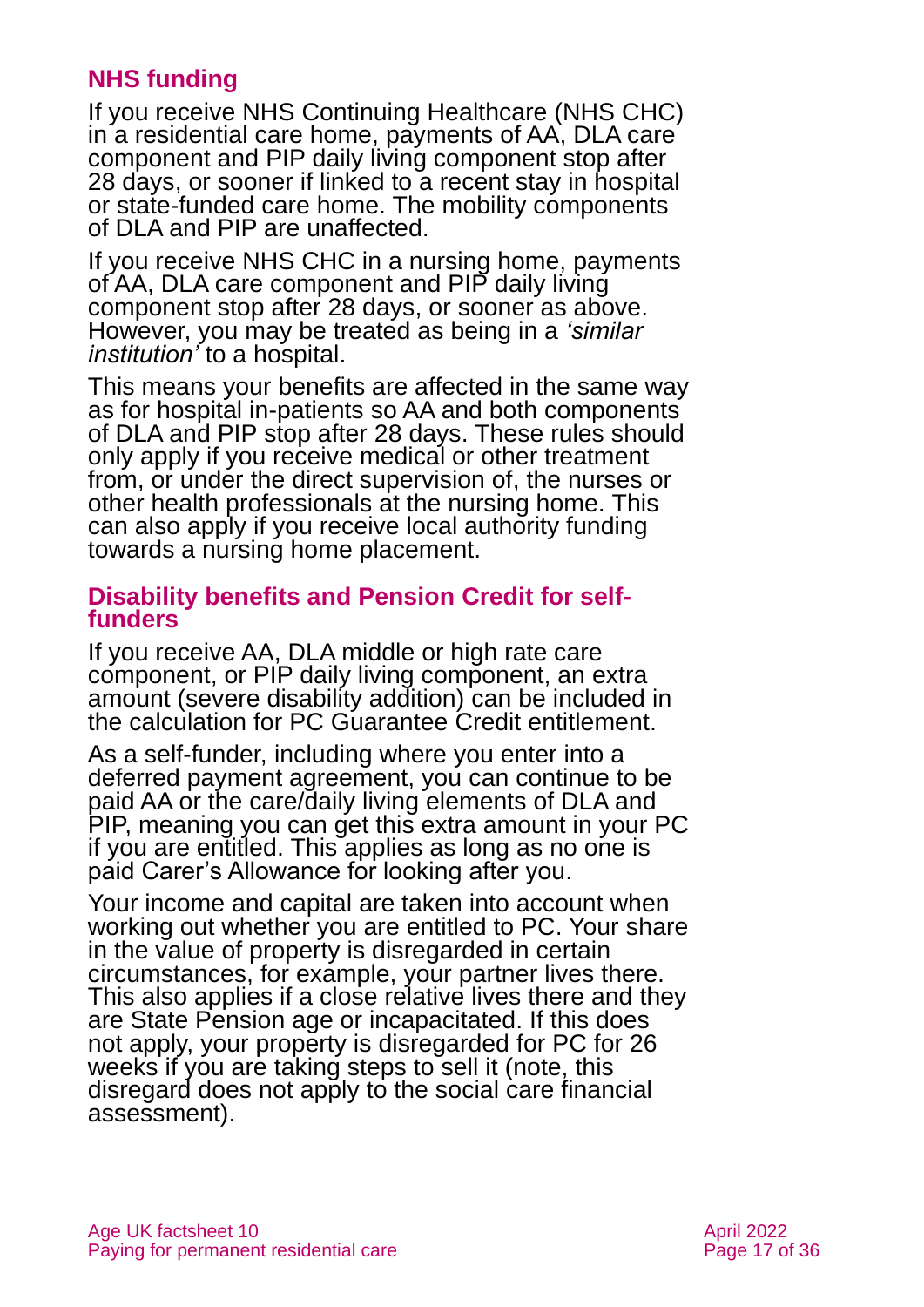It is particularly important to check your entitlement to PC if you enter a deferred payment agreement, as this may reduce the amount that is ultimately repaid to the local authority at the end of the agreement.

For more information, see factsheet 48, *[Pension](https://www.ageuk.org.uk/globalassets/age-uk/documents/factsheets/fs48_pension_credit_fcs.pdf)  [Credit](https://www.ageuk.org.uk/globalassets/age-uk/documents/factsheets/fs48_pension_credit_fcs.pdf)*.

### **Introduction of Personal Independence Payment**

DLA is being replaced by PIP. New adult claimants must apply for PIP. If you currently receive DLA, this continues but if your circumstances change, you are invited to claim PIP. All working age DLA recipients are being assessed for PIP over the next few years. If you currently receive DLA and were 65 or over on 8 April 2013, you will not move to PIP.

See factsheet 87, *[Personal Independence Payment](https://www.ageuk.org.uk/globalassets/age-uk/documents/factsheets/fs87_personal_independence_payment_fcs.pdf)  [and Disability Living Allowance](https://www.ageuk.org.uk/globalassets/age-uk/documents/factsheets/fs87_personal_independence_payment_fcs.pdf)* for more information.

## <span id="page-17-0"></span>**9 Personal Expenses Allowance**

The local authority must let you to keep a Personal Expenses Allowance (PEA) of at least £25.65 a week. You should not be asked to put your PEA towards the cost of meeting your eligible needs if you are a permanent or temporary care home resident. It is for your own personal use.

Local authorities have a discretionary power to increase your PEA. The statutory guidance has illustrative examples to assist local authorities in the use of this discretion. One relates to where one of a couple goes into a care home, their property is disregarded in the financial assessment, and they have ongoing housing costs.

## <span id="page-17-1"></span>**10 The financial assessment calculation**

Once a local authority has all the information about your income and capital, it calculates how much you should contribute towards the costs, ensuring you are left with a PEA of at least £25.65 a week. They should give you written information setting out how it calculated the amount you should pay, including the level of your personal budget.

The following examples show what your contribution might be.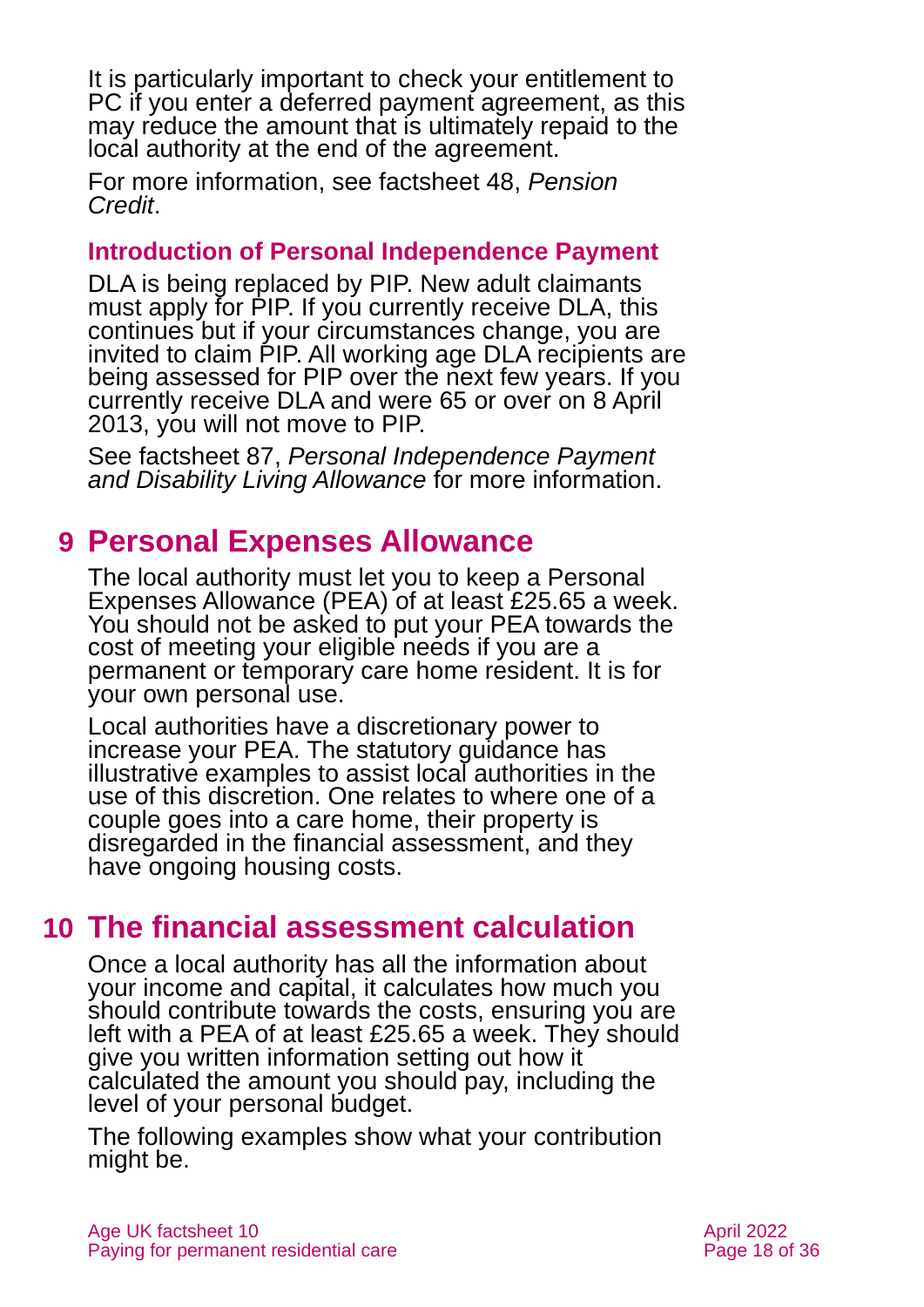### **Example 1**

You are 83, single and live in a rented flat. You have capital of £5,000 and your weekly income is State Pension of £125.95 and PC Guarantee Credit of £56.65, to give an assessable amount of £182.60 a week.

The local authority arranges for you to move permanently into a care home. Your personal budget is set at £700 a week to meet your assessed eligible care and support needs. The home costs £700 a week.

Your capital is ignored by the local authority because it is less than £14,250.

| The local authority calculation                             | £      |
|-------------------------------------------------------------|--------|
| Your total weekly income (£125.95<br>plus £56.65)           | 182.60 |
| Less PEA                                                    | 25.65  |
| Your weekly contribution to personal<br>budget              | 156.95 |
| Local authority's contribution to personal 543.05<br>budget |        |
| Cost of the home                                            | 700.00 |

### **Example 2**

You are married, aged 82, with a weekly private pension of £200. Your wife stays living in the flat you jointly own. Your State Pension is £125.95 a week. You have a savings account in your name of £10,400 and a joint account of £8,000.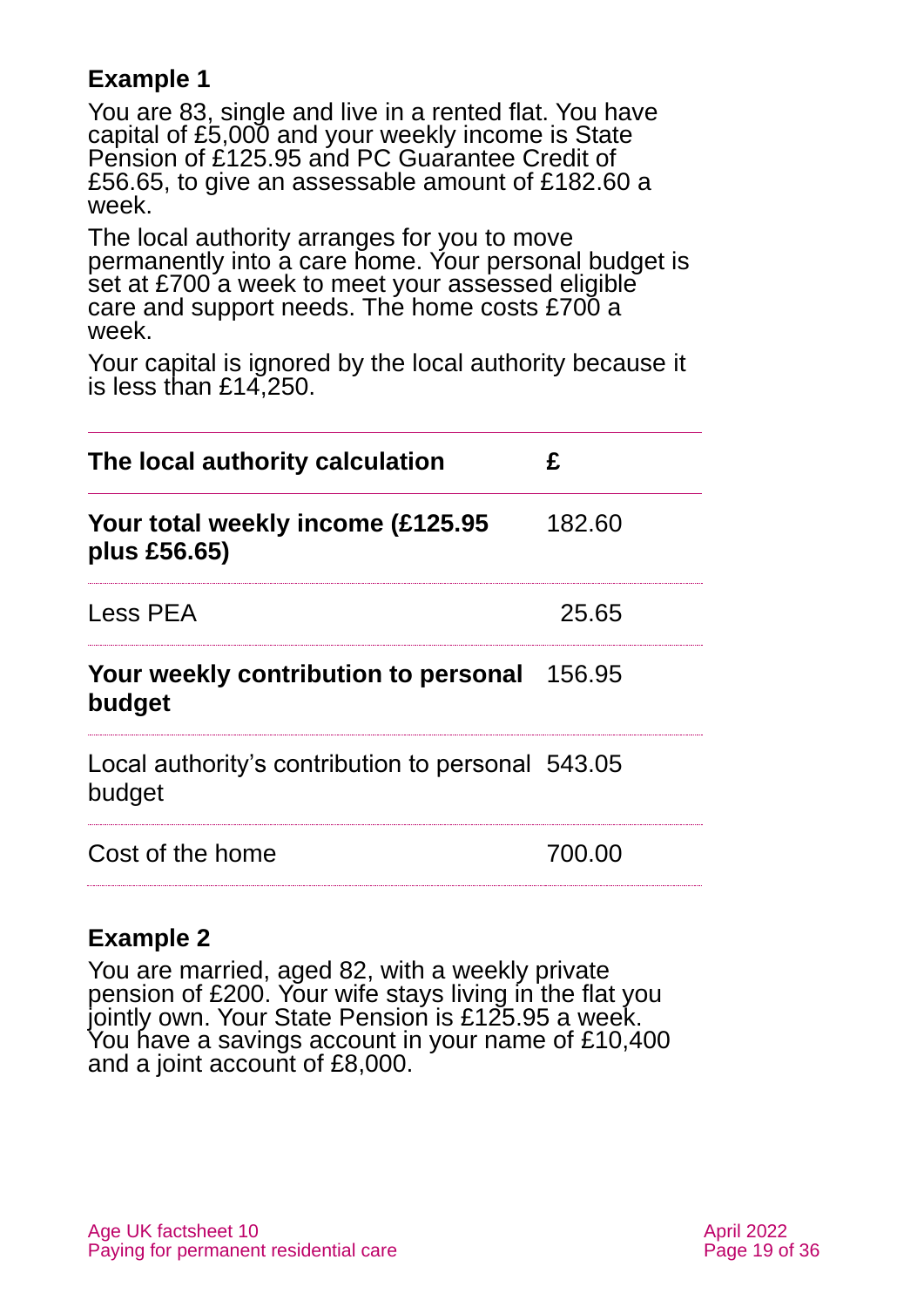The local authority agrees to arrange a permanent place for you in a care home costing £650 a week. Your personal budget is set at £650 a week to meet your assessed eligible care and support needs. The value of your flat is ignored because your wife continues to live there. Half your private pension is ignored as you decide to pay half to your wife.

Your savings of £10,400, together with half of the balance of the joint account, £4,000, are included in the calculation. Your total capital is assessed as £14,400, so you have a tariff income of £1 a week. Your State Pension and the other half of your private pension are included.

Your weekly income means you do not qualify for Pension Credit Guarantee Credit or Savings Credit. The local authority must disregard £5.90 a week of income, as well as allowing you to retain a PEA of £25.65.

| The local authority calculation                       | £      |  |
|-------------------------------------------------------|--------|--|
| <b>State Pension</b>                                  | 125.95 |  |
| 50% private pension                                   | 100.00 |  |
| Tariff income from capital                            | 1.00   |  |
| Your total weekly income                              | 226.95 |  |
| Less Personal Expenses Allowance<br>(PEA)             | 25.65  |  |
| Less Pension Credit disregard of<br>qualifying income | 5.90   |  |
| Your weekly contribution to<br>personal budget        | 195.40 |  |
| Local authority's contribution to<br>personal budget  | 454.60 |  |
| Cost of the home                                      | 650.00 |  |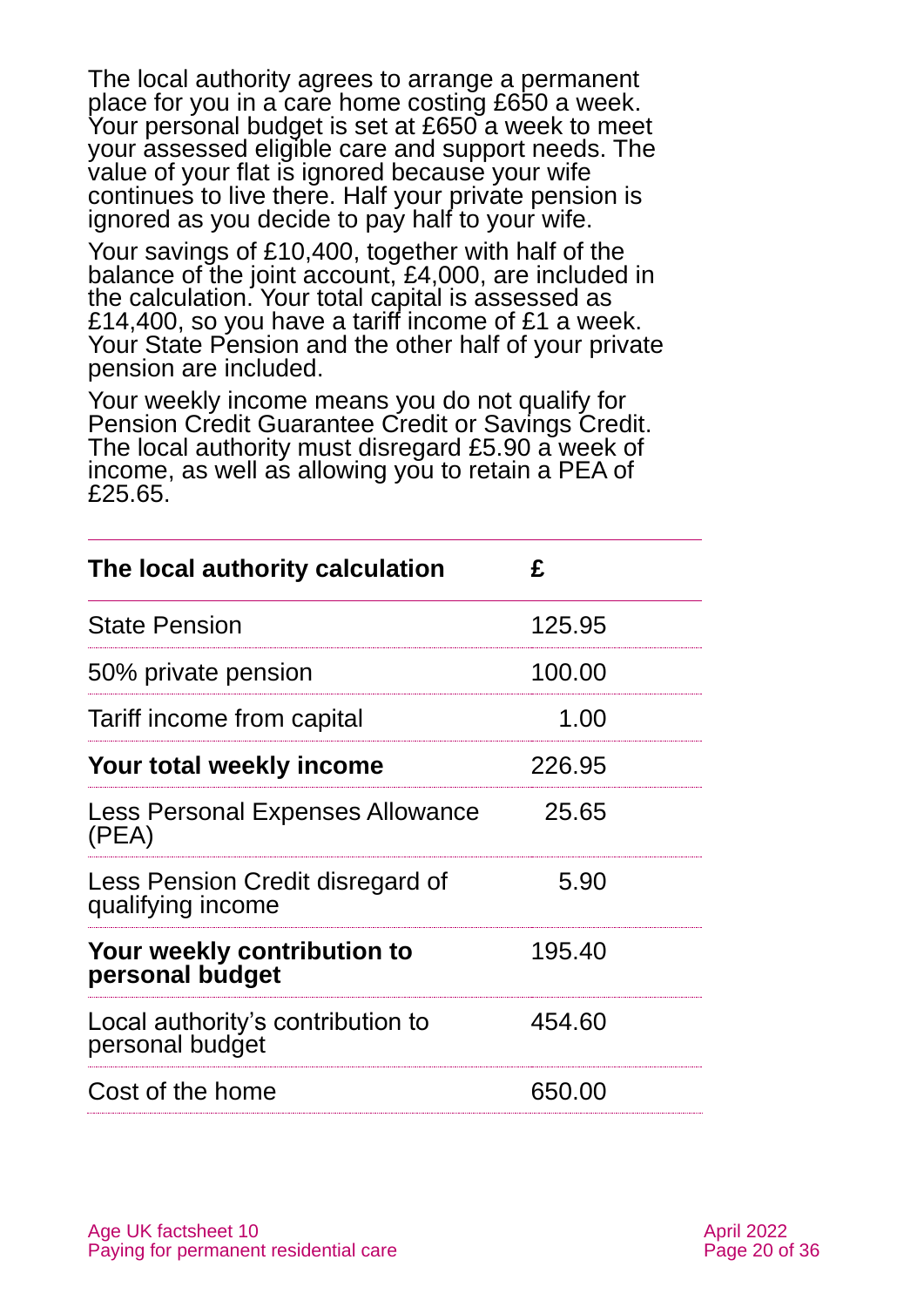## **11 Choice of accommodation and top-up**

<span id="page-20-0"></span>The local authority assessment and care planning process determines the type of accommodation best suited to meet your needs. The local authority has a duty to provide suitable residential care at your personal budget level, with at least one choice available where the fees can be met entirely out of your personal budget.

You have a right to choose your particular provider or location, subject to certain conditions. That choice must not be limited to settings or care home providers the local authority already contracts with or operates and does not have to be within the local area.

As well as any area in England, arrangements can be made for placements in Scotland, Wales and Northern Ireland.

You have the right to choose between different providers of that type of accommodation provided that:

- the home is of the same type as specified in your care and support plan
- ⚫ the home is suitable for your assessed needs
- the home is available, and
- ⚫ the home is willing enter into a contract with the local authority on the local authority's terms and conditions.

If your preferred option costs more than the amount in your personal budget, the local authority can request a top-up as a condition of arranging the placement, see section 11.1. For more information about choice of accommodation, see factsheet 29, *[Finding, choosing](https://www.ageuk.org.uk/globalassets/age-uk/documents/factsheets/fs29_finding_choosing_and_funding_a_care_home_fcs.pdf)  [and funding a care home](https://www.ageuk.org.uk/globalassets/age-uk/documents/factsheets/fs29_finding_choosing_and_funding_a_care_home_fcs.pdf)*.

### **11.1 Third party top-ups**

If your preferred accommodation costs more than the local authority specifies in your personal budget, it must still make arrangements for you in that home as long as someone else (and sometimes yourself) can make up the difference between that amount and the care home fee. This is a third party contribution or an '*additional payment*' or '*top-up*'.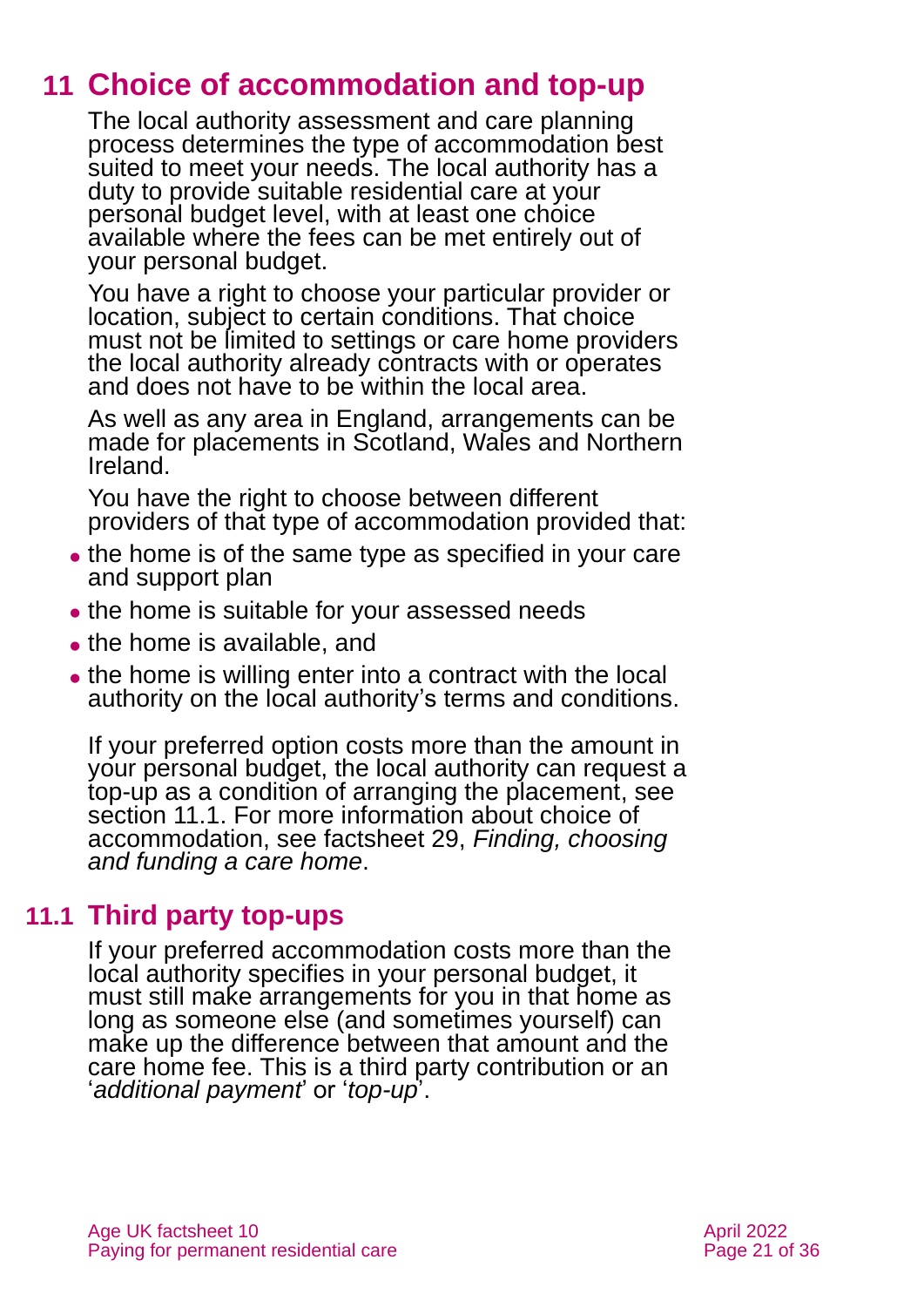The local authority cannot set an arbitrary ceiling on the amount they pay such that you are required to have a top-up in order to meet the cost of the care home. Your personal budget must reflect the cost of meeting your individual eligible needs. For example, you may have specific religious or dietary needs, or a particular need to be near relatives or friends to maintain your wellbeing. Your assessment must consider all your needs and the local authority must be adequately flexible in the way it responds to ensure they are met.

The local authority must demonstrate that care and support suitable to meet your assessed eligible needs can be arranged within the amount specified in your personal budget. It must show there is at least one suitable care home at your personal budget level.

If no care home can meet your assessed eligible needs within the amount set by the local authority, it must increase your personal budget to meet the extra cost and must not request a top-up.

If you choose a care home costing more than your personal budget and a third party agrees to pay the additional cost, the local authority must make a contract with your preferred home, subject to these conditions.

The third party must show they can reasonably expect to be able to contribute for as long as the arrangement lasts – i.e. the length of time you will be in the home. The third party and the local authority must agree what will happen if the home's fees subsequently increase. The local authority may not necessarily agree to pay for all, or even part, of, an increase.

If third party additional payments cannot be continued, you may have to move to another less expensive home. The local authority should carry out an assessment of the effect on your wellbeing and any risks involved before taking this course of action.

Additional payments and choice of accommodation also apply if you are placed for '*after care*' under section 117 of the *Mental Health Act 1983.*

Note, any agreement to pay a *'top-up'* is made with the local authority, not the care home. If the care home requests payment of a *'top-up'*, raise this with the local authority immediately.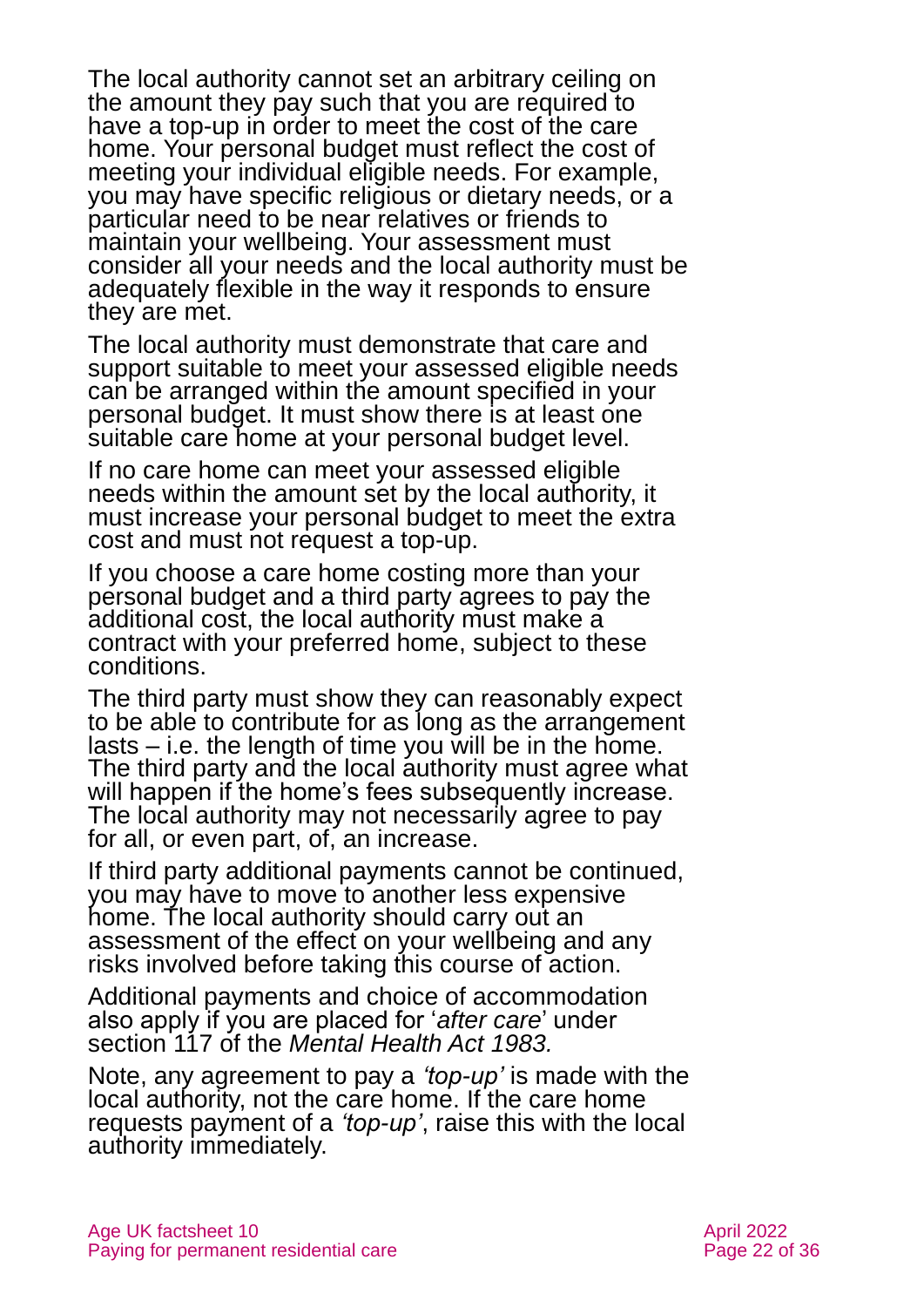#### **Residents' contributions to more expensive accommodation**

You cannot usually top-up your own fees to meet additional costs of more expensive accommodation, for example using your Personal Expenses Allowance or disregarded capital or income. However, if your property is subject to the 12-week disregard, or you have a '*deferred payment agreement*' or receive accommodation under section 117 for mental health aftercare, you can make additional payments yourself.

You can meet the top-up from disregarded income or capital, or you may be able to add the top-up to your deferred payment agreement.

### **Personal Expenses Allowance**

The basic contract price should cover all care needed to meet your eligible needs but may not cover things like clothing or hairdressing. You can use your PEA to cover these costs. The guidance states '*This money is for the person to spend as they wish and any pressure from a local authority or provider to do otherwise is not permitted*'.

Your PEA should not be spent on board, lodgings and care contracted by the local authority. This does not stop you buying services from the care home if they are genuinely additional to local authority contracted services or assessed as necessary by the NHS.

### <span id="page-22-0"></span>**12 Arrangements for paying care home fees**

Where a local authority arranges a care home placement, it is responsible for contracting with the provider. They guarantee payment of the full fee, including any '*top-up*', as part of their legal duty to ensure your eligible needs are met under the *Act*.

The local authority generally pays the full fee and then collects the amount from you that has been assessed as your contribution towards your personal budget.

If a '*top-up*' is required for your care home and all parties agree (you or the third party paying the top-up, the local authority and the home), you and the local authority can each pay your respective share directly to the provider. The guidance states this is not recommended.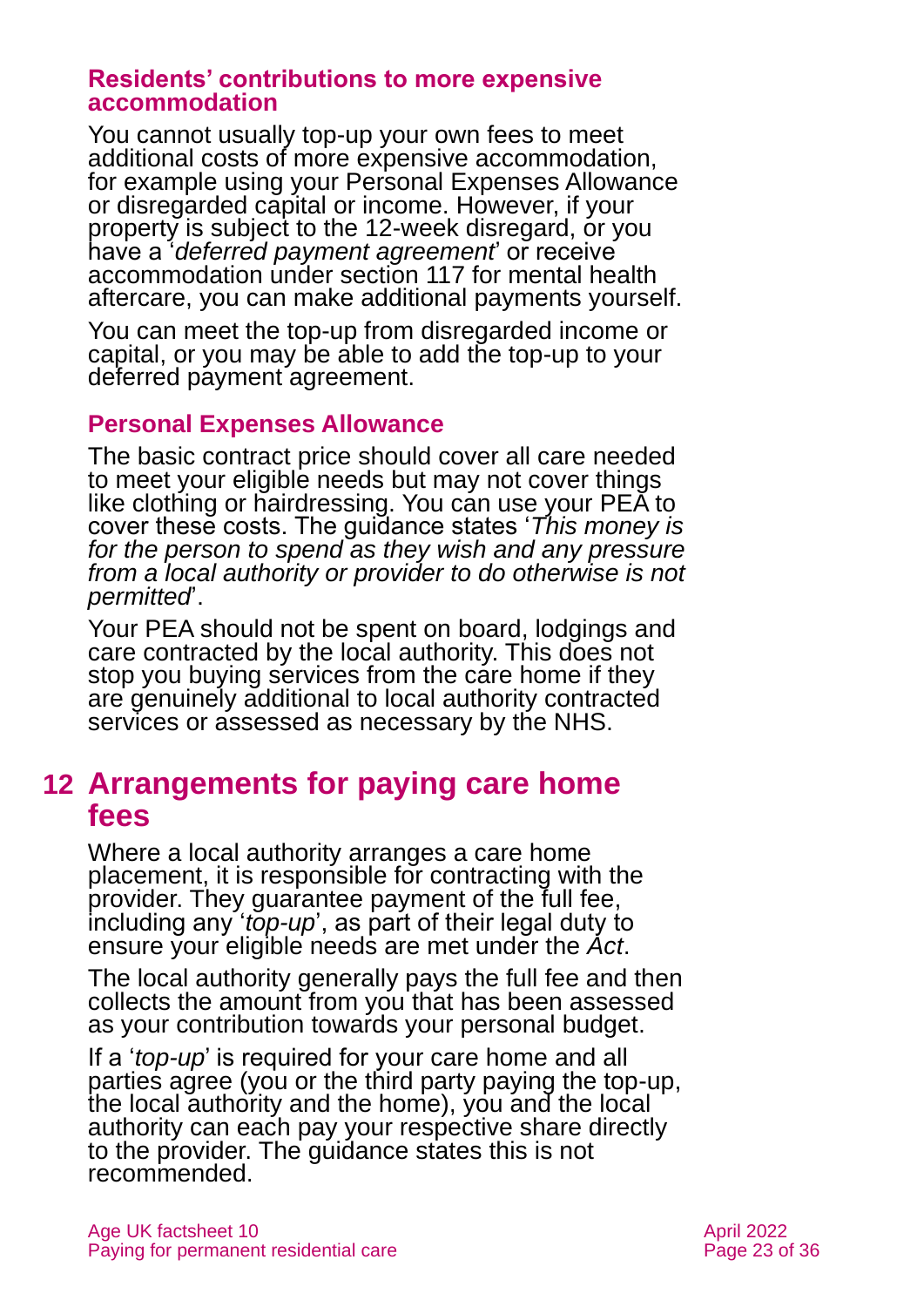### <span id="page-23-0"></span>**13 NHS and other care services in care homes**

The NHS is responsible for providing community health services to you in your care home on the same basis as if you are in your own home. These services include district nursing and continence services.

They should meet the cost of any continence supplies (such as continence pads) that you are assessed as requiring. You can receive physiotherapy, speech and language therapy, occupational therapy, and chiropody. Your GP should visit you if needed.

Where services are provided by the NHS, they are free of charge. The NHS covers the cost of healthrelated equipment given to you that is not standard provision within the home, if you are assessed as needing it.

Your Clinical Commissioning Group should have its own criteria for the type of help it provides, based on guidance. These criteria should be published and available locally.

The local authority can provide other personal social care services to you in a care home based on your assessed eligible needs.

This includes short-term rehabilitation (called *'bedbased intermediate care'*), or the provision of bespoke disability equipment such as specialist seating beyond what a care home has a duty to provide as a registered service provider. This is based on the local authority's duty to meet your eligible needs in full. Local authority-provided equipment is free.

#### **Action**

If you have difficulty obtaining information or feel that you have been incorrectly charged for products and services in your care home, consider making a complaint.

Local authorities and NHS services are required to operate formal complaints procedures and should provide you with details.

For more information see factsheet 44, *[NHS services,](https://www.ageuk.org.uk/globalassets/age-uk/documents/factsheets/fs44_nhs_services_fcs.pdf)*  and factsheet 42, *[Disability equipment and home](https://www.ageuk.org.uk/globalassets/age-uk/documents/factsheets/fs42_disability_equipment_and_home_adaptations_fcs.pdf)  [adaptations](https://www.ageuk.org.uk/globalassets/age-uk/documents/factsheets/fs42_disability_equipment_and_home_adaptations_fcs.pdf)*.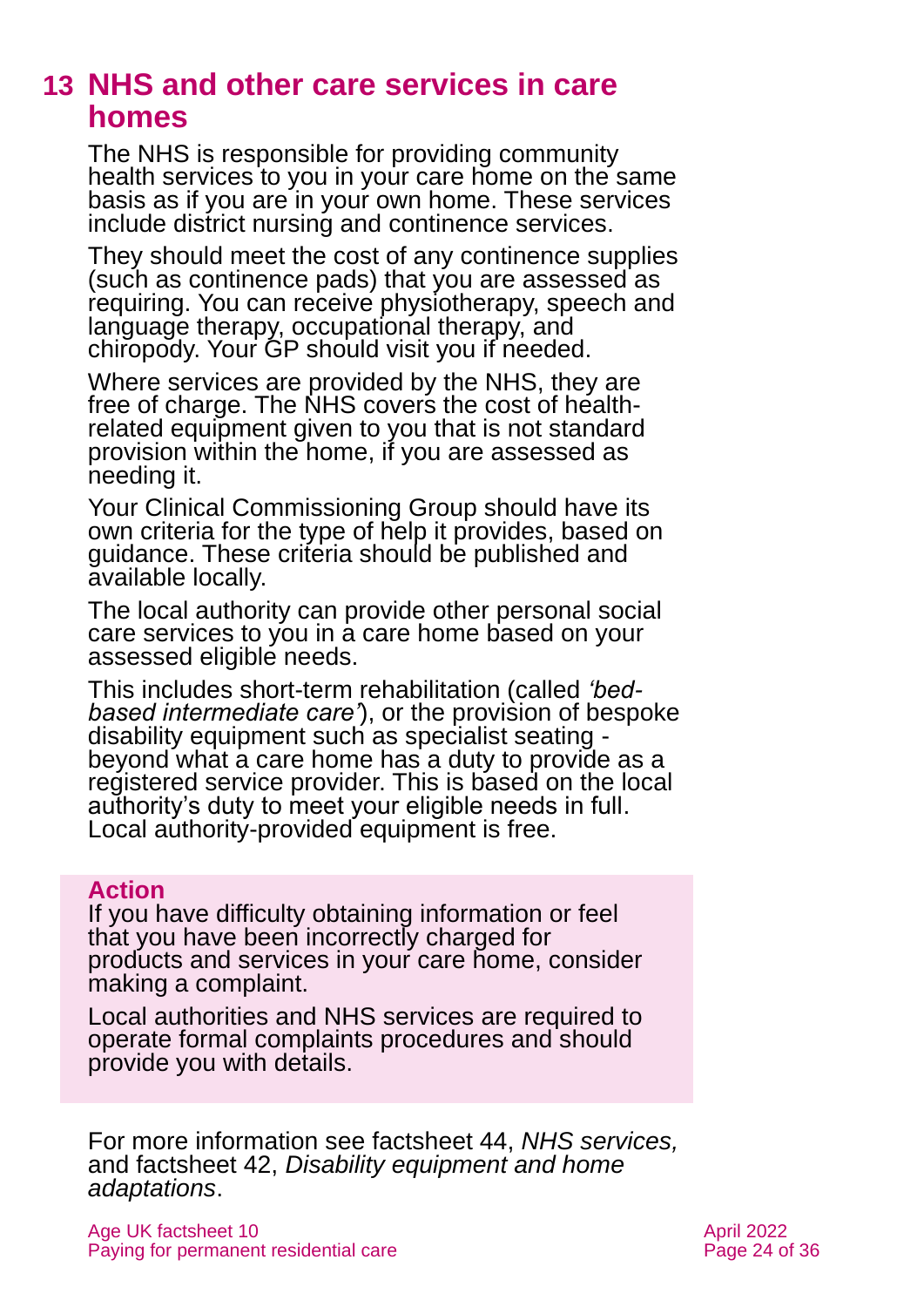### **14 Free assistance with care costs**

<span id="page-24-0"></span>This section sets out when a financial assessment for care costs does not apply.

### **14.1 NHS Continuing Healthcare**

In certain circumstances, the NHS is responsible for meeting the full cost of your care in a care home. This is called NHS Continuing Healthcare (NHS CHC). To be eligible, you must be assessed and found to have a *'primary health need'*. The NHS arranges and meets the full cost of your care. Unlike social care, you are not required to make a financially assessed contribution, as the services are provided for free.

The professionals involved in your care, for example GP, nursing staff or social worker, must consider whether you may be eligible and refer you for an assessment where appropriate. The local authority should not undertake a financial assessment until it has considered whether you should be referred for an NHS CHC assessment.

#### **Note**

If you think your possible need for NHS Continuing Healthcare has not been addressed but should have been, ask to be assessed.

For more information see factsheet 20, *[NHS](https://www.ageuk.org.uk/globalassets/age-uk/documents/factsheets/fs20_nhs_continuing_healthcare_and_nhs-funded_nursing_care_fcs.pdf)  [Continuing Healthcare and NHS-funded nursing care.](https://www.ageuk.org.uk/globalassets/age-uk/documents/factsheets/fs20_nhs_continuing_healthcare_and_nhs-funded_nursing_care_fcs.pdf)*

### **14.2 Short-term rehabilitation in a care home**

You may be eligible for short-term rehabilitation in a care home provided by the local authority ('*bed-based intermediate care'*). It must be provided free of charge for up to six weeks. After this, you can be charged in a similar way to other local authority services.

It is often provided to prevent hospital admission or after discharge from hospital if a rehabilitation potential is identified. The purpose of this service is to enable you to maintain or regain the ability to live independently in your own home. There should be an initial agreed rehabilitation plan and reviews throughout to gauge progress, and an agreed future action plan at the end.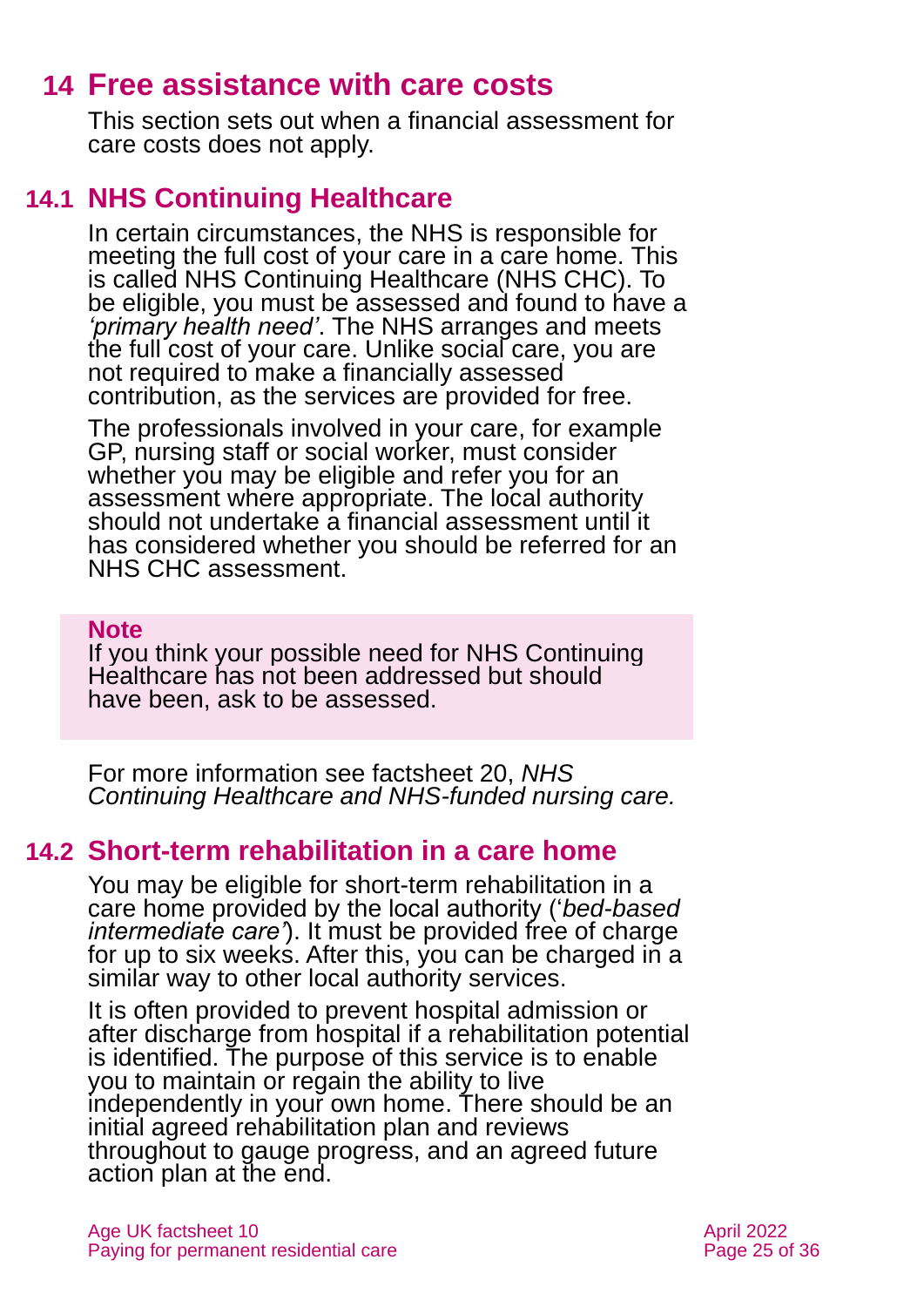It does not normally last longer than six weeks but this can be extended if there is evidence that further progress can be made.

At the end of the period, you may qualify for fully funded NHS continuing healthcare, or require other social care services which may be charged for. For more information, see factsheet 76, *[Intermediate care](https://www.ageuk.org.uk/globalassets/age-uk/documents/factsheets/fs76_intermediate_care_and_reablement_fcs.pdf)  [and reablement](https://www.ageuk.org.uk/globalassets/age-uk/documents/factsheets/fs76_intermediate_care_and_reablement_fcs.pdf)*.

### **14.3 NHS-funded nursing care payments**

NHS-funded nursing care (NHS FNC) is a payment provided to support the provision of nursing care in a nursing home. This can be provided to self-funders as well as those receiving local authority financial support. The NHS makes payments directly to your nursing home. The weekly rate for 2021/22 was £187.60.

Nursing care is care given by a registered nurse in providing, planning, or supervising your care. It does not include time spent by other staff involved in your general personal care.

Responsibility for NHS FNC lies with your Clinical Commissioning Group (CCG). If you move to a different CCG area, you become the responsibility of that CCG when you register with a GP.

Before you move into a care home, the service provider must clearly set out the fees they intend to charge and what services they cover. If you are a selffunder, this should be in the statement of terms and conditions they provide to you. You should ask if the fee quoted includes or excludes payments made by the NHS for NHS-funded nursing care.

### **14.4 Mental health 'after-care' services – section 117**

If you have been detained in hospital for treatment under certain sections of the *Mental Health Act 1983*, your residential care may be provided as an '*aftercare'* service under Section 117. Local authorities cannot charge for after-care provided under Section 117.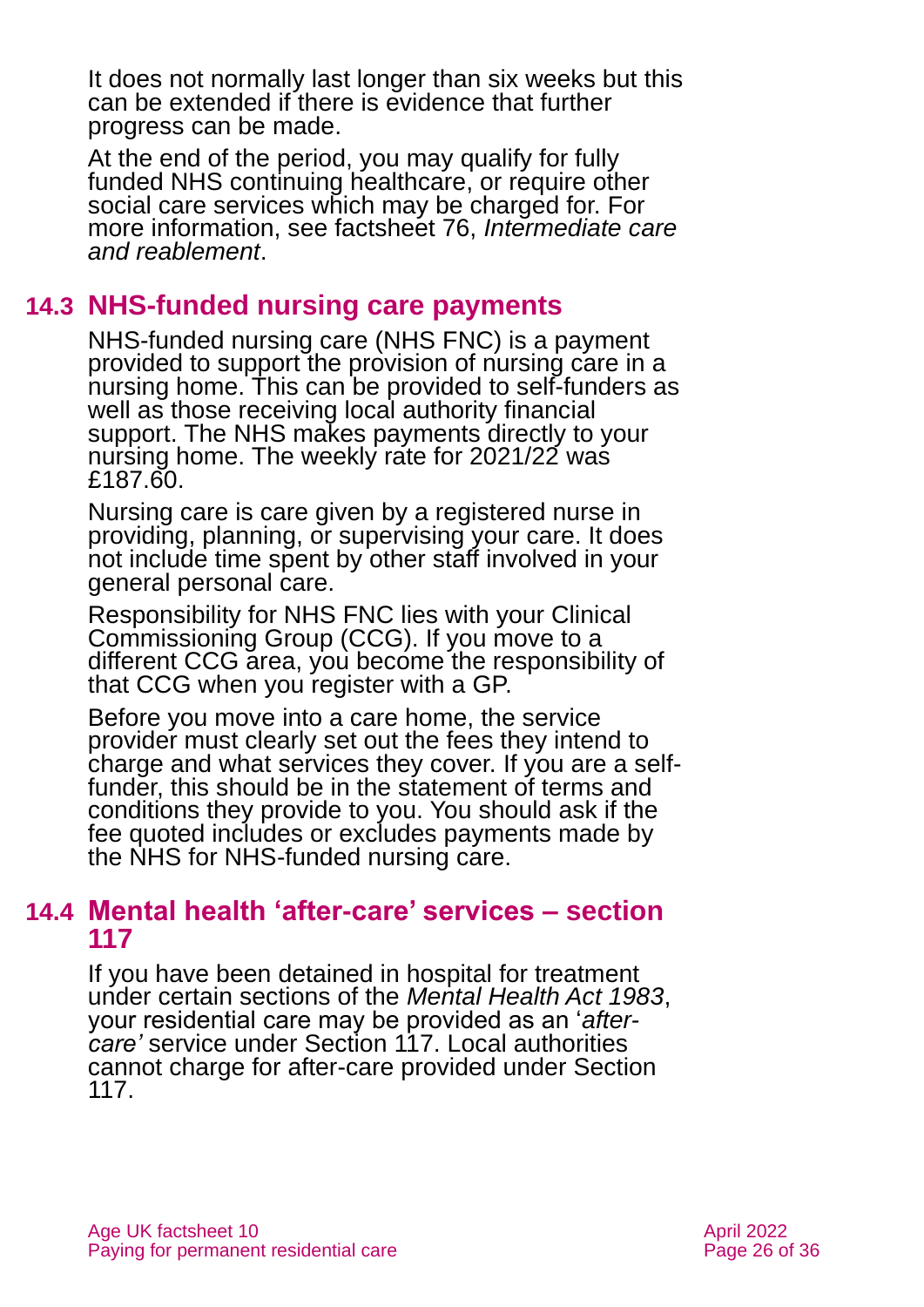This places a joint duty on health and local authorities to provide after-care services. Section 75(5) of the *Care Act 2014* states its purpose is to meet mental health-related needs and to reduce *'the risk of a deterioration of the person's mental condition…requiring admission to a hospital again for treatment for mental disorder.'*

#### **Choice of accommodation**

People who receive mental health after-care have broadly the same rights to choose accommodation as someone receiving care and support under the *Care Act 2014,* although there are no restrictions upon when the resident can top-up themselves.

### **After-care and dementia**

In *R v Richmond LBC and others, ex parte Watson and others [1999] 2 CCLR 402*, it was held that aftercare provision under Section 117 does not have to continue indefinitely but it must continue until the health body and the local authority are satisfied the individual no longer needs such services.

The judge felt it was difficult to see how such a situation could arise where the illness is dementia.

In *[Complaint number 06/B/16774 against Bath and NE](https://www.mentalhealthlaw.co.uk/LGO_decision:_Bath_and_North_East_Somerset_Council_06/B/16774_(12/12/07))  [Somerset Council, 2007,](https://www.mentalhealthlaw.co.uk/LGO_decision:_Bath_and_North_East_Somerset_Council_06/B/16774_(12/12/07))* the Local Government Ombudsman found maladministration when a local authority sought to discharge a person with dementia from a section 117 care home placement because they had '*settled*'. It was stated that:

*Whether or not a person is 'settled in a nursing or residential home' is an irrelevant consideration. The key question must be, would removal of this person (settled or not) from this nursing or residential home mean that she is at risk of readmission to hospital? If the answer is yes then the person cannot be discharged from aftercare*.

### <span id="page-26-0"></span>**15 Arranging and paying for your care yourself**

You are free to find a place in a care home yourself if you can make your own arrangements and pay the fees.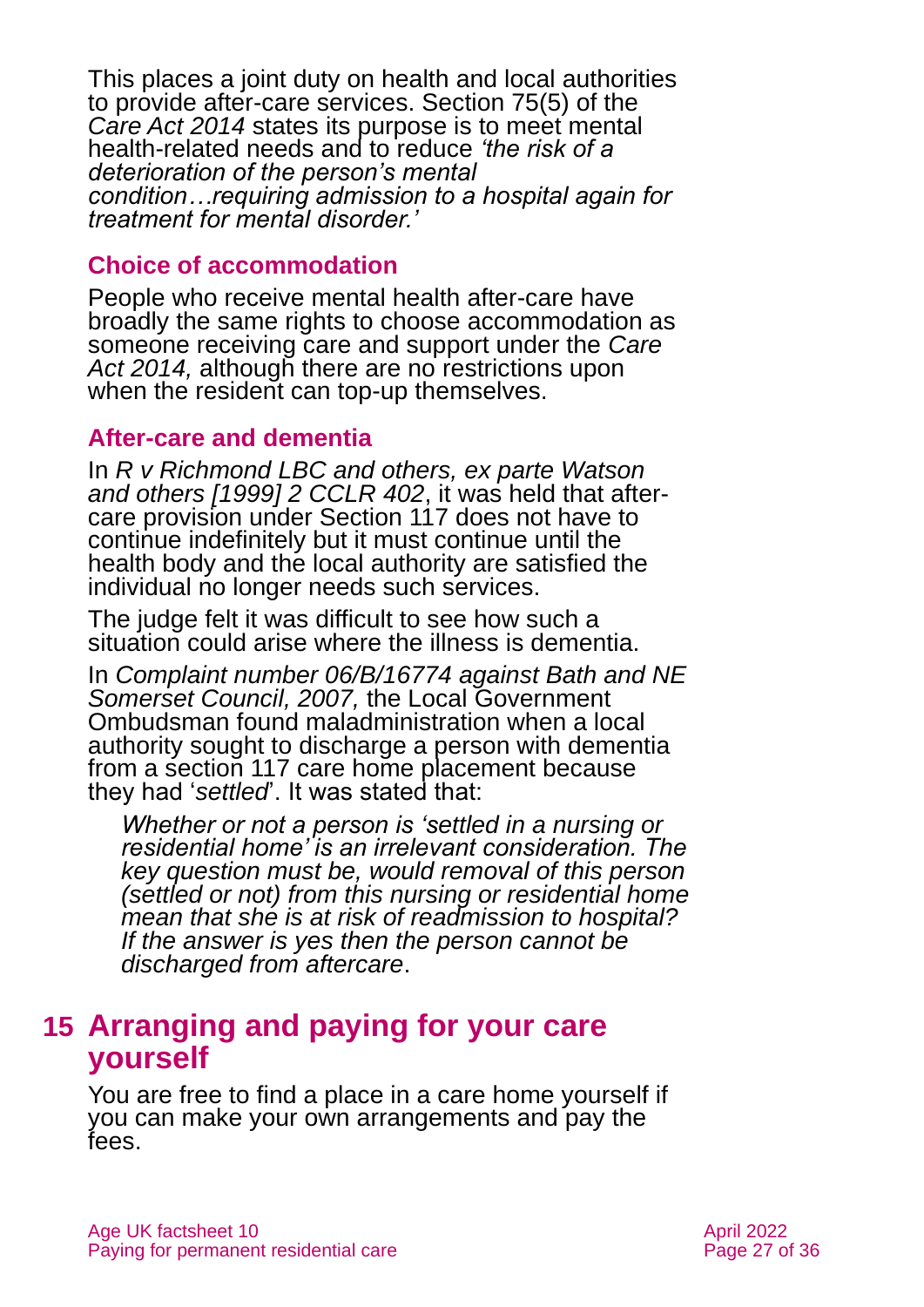After a local authority needs assessment, the financial assessment may find you must pay the whole amount of your care home fees. This is called '*self-funding*'. If you have support and assistance or can manage alone, you are expected to arrange this yourself. [Otherwise, the local authority must assist you to](#page-5-0)  [ensure your needs are met, see](#page-5-0) section 3.1.

The care home must provide you with a written copy of the terms and conditions of the service before your placement begins, in line with Care Quality Commission (CQC) standards. It must also comply with [Competition and Markets Authority](https://www.gov.uk/cma-cases/care-homes-consumer-protection-case) guidance, which says the contract must not place you at unfair disadvantage. See factsheet 29, *[Finding, choosing](https://www.ageuk.org.uk/globalassets/age-uk/documents/factsheets/fs29_finding_choosing_and_funding_a_care_home_fcs.pdf)  [and funding a care home](https://www.ageuk.org.uk/globalassets/age-uk/documents/factsheets/fs29_finding_choosing_and_funding_a_care_home_fcs.pdf)* for more information.

#### **If your funds run down to the upper capital limit**

If are a self-funder in a care home and your capital drops towards the upper capital limit (£23,250), ask the local authority for a needs assessment, to see if you are now eligible for funding assistance. This may take time to arrange, so it is worth asking a few months before your capital reduces to £23,250. They cannot and should not tell you to wait until your capital reaches this point.

The local authority must undertake the needs assessment and financial assessment as soon as reasonably possible, taking into account the urgency of your needs. Once aware of your situation, they should seek to ensure you are not forced to use up your capital as a result of delay. If this happens, you can complain, which can include a request for financial compensation.

If the home in which you have been self-funding costs more than the local authority is prepared to pay, this can cause difficulties if you apply for local authority assistance. They may request payment of a top-up to make up the difference. If no one is willing and able to do this, they may conclude you need to move to a cheaper care home.

If this is recommended, ask the local authority to carry out an assessment of all your needs including your physical or psychological wellbeing, and your social and cultural needs. They should look at the risk to your physical and mental wellbeing of moving you.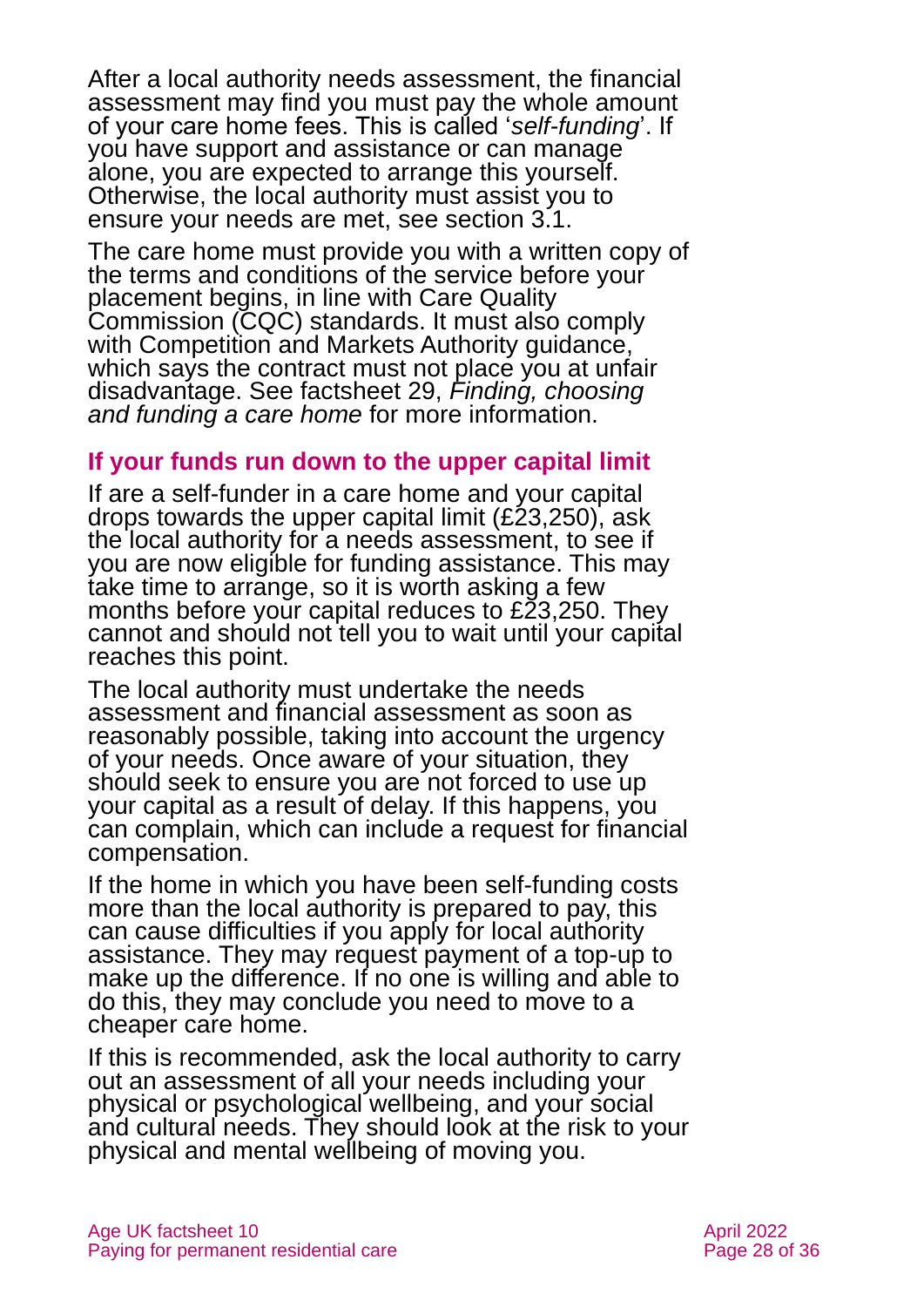If your existing care home is found to be the only one that can meet your assessed eligible needs, the cost must be covered by your personal budget and a topup cannot be requested. The guidance states local authorities *'should not have arbitrary ceilings'* to their personal budgets.

If you have trouble selling your home or wish to delay doing so, you may be able to access a deferred payment agreement from the local authority. For more information, see factsheet 38, *[Property and paying for](https://www.ageuk.org.uk/globalassets/age-uk/documents/factsheets/fs38_property_and_paying_for_residential_care_fcs.pdf)  [residential care](https://www.ageuk.org.uk/globalassets/age-uk/documents/factsheets/fs38_property_and_paying_for_residential_care_fcs.pdf)*.

#### **If you move areas for care home accommodation**

If, as a self-funder, you move into a care home in a different local authority area from where you lived before, the local authority in the area you now live is usually responsible for assisting you if you may become entitled to support with funding.

#### **Benefits entitlement**

You may have entitlement to payment of AA, DLA or PIP if you self-fund your care home. See [section 8.2](#page-15-0) for more information. Depending on capital and income, you may be able to claim Pension Credit.

### <span id="page-28-0"></span>**16 The local authority information and advice duty**

The local authority has a duty to provide an information and advice service relating to care and support. As a minimum, this must include the following:

- the local care and support system and how it operates
- ⚫ the choice of types of care and support
- the choice of providers available to you
- how to access the care and support that is available
- ⚫ how to access independent financial advice relevant to meeting your needs for care and support, and
- how to raise concerns about your safety or wellbeing.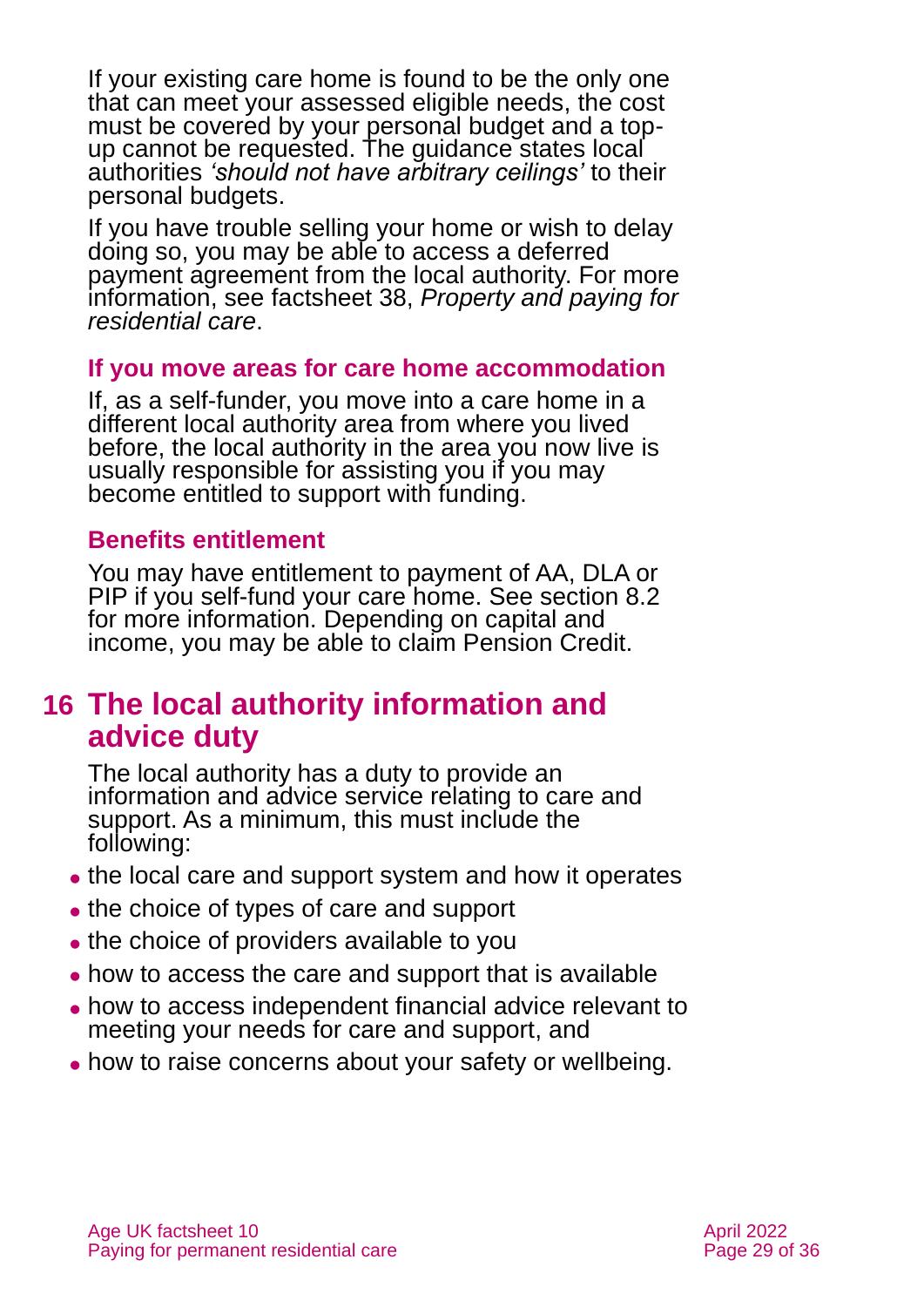'*Independent financial advice*' is financial advice provided by a qualified person who is independent of the local authority in question. All financial advisors should be registered with the Financial Conduct Authority. Financial advice is a paid for service.

See factsheet 43, *[Getting legal and financial advice](https://www.ageuk.org.uk/globalassets/age-uk/documents/factsheets/fs43-getting-legal-and-financial-advice.pdf)* for more information about independent financial advisers.

## <span id="page-29-0"></span>**17 People who can act on your behalf**

### **Independent advocacy**

If you have substantial difficulty being involved with the care and support process and have no appropriate person, such as a family member, to assist you, the local authority must provide an independent advocate to support and represent you. A person should not be considered appropriate if you do not want them to be your advocate. The duty applies where you experience substantial difficulty:

- ⚫ understanding relevant information
- retaining that information
- ⚫ using or weighing that information as part of the process of being involved
- communicating your views, wishes or feelings.

### **Mental capacity – advocates and attorneys**

While you are still able to make decisions and express your views, you should think how you want your affairs dealt with if you lose mental capacity in the future. You can create a Lasting Power of Attorney (LPA), which grants legal authority to your attorney to make decisions on your behalf if you lose mental capacity. There is an LPA for financial decisions as well as for health and care. If you lose mental capacity without an LPA in place, an application can be made for a deputyship with the Court of Protection.

In certain circumstances the local authority must appoint an Independent Mental Capacity Advocate (IMCA) to support and represent you if you lack the mental capacity to make a decision, for example about moving into a care home, and have no one to support you other than paid staff.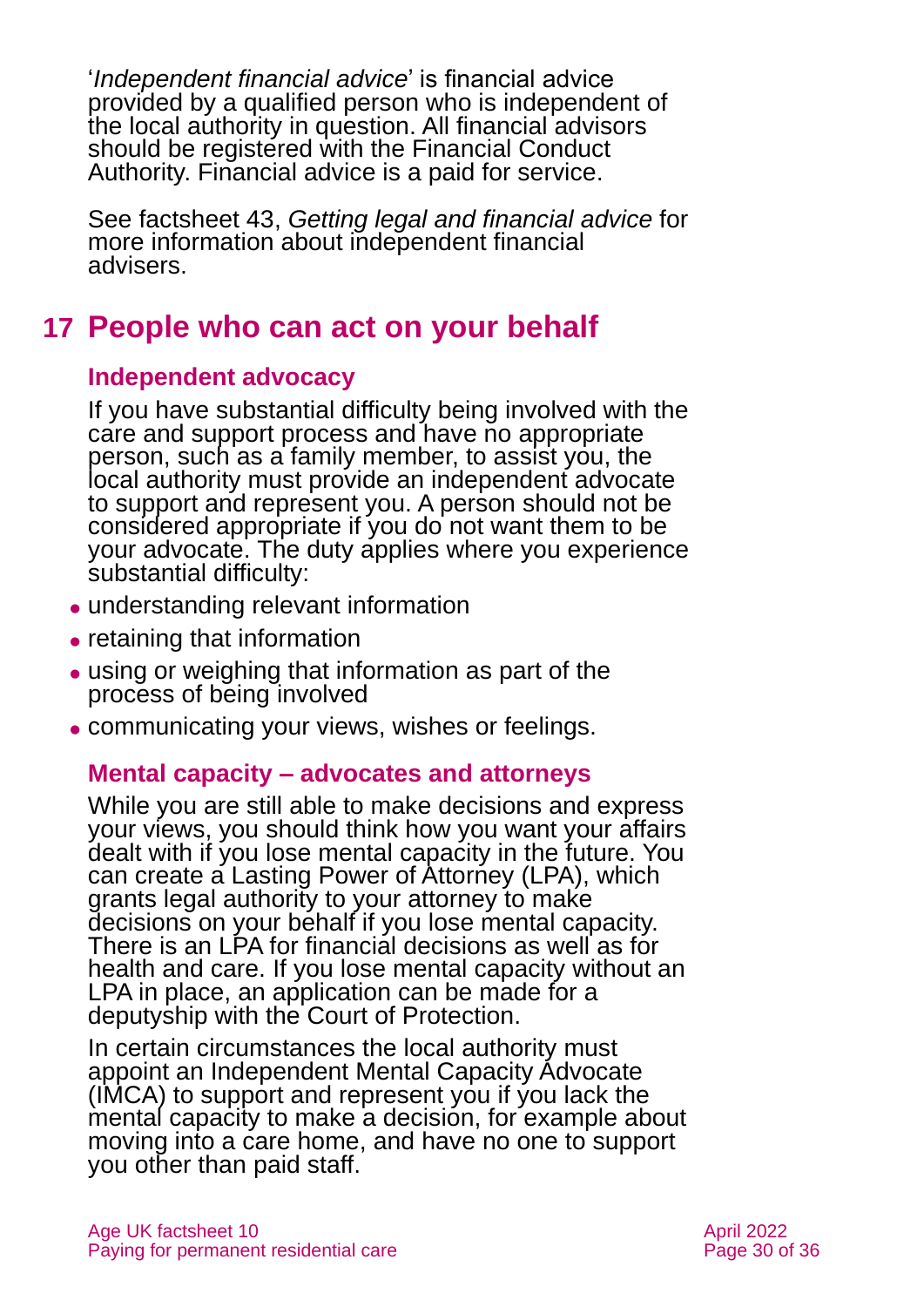All actions and decisions taken on your behalf must be made in your *'best interests'* in line with *[Mental](https://www.legislation.gov.uk/ukpga/2005/9/contents)  [Capacity Act 2005](https://www.legislation.gov.uk/ukpga/2005/9/contents)*. Contact the Office of the Public Guardian if you have any concerns about the actions of an LPA or deputy. For more information see factsheet 22, *[Arranging for someone to make](https://www.ageuk.org.uk/globalassets/age-uk/documents/factsheets/fs22_arranging_for_someone_to_make_decisions_on_your_behalf_fcs.pdf)  [decisions on your behalf](https://www.ageuk.org.uk/globalassets/age-uk/documents/factsheets/fs22_arranging_for_someone_to_make_decisions_on_your_behalf_fcs.pdf)*.

### **Appointees for benefits**

If you lack mental capacity to manage your social security benefits, the DWP can appoint someone else to make claims and receive benefits on your behalf. An appointee is usually a close friend or relative who visits you regularly. The local authority can act as your appointee.

As a last resort, the care home manager or owner can act as appointee.

You and a prospective appointee are interviewed before any appointment is made. An appointee's powers only extend to the management of social security benefits.

## <span id="page-30-0"></span>**18 Complaints and safeguarding from abuse and neglect**

If you are not satisfied with any aspect of the service you receive from the local authority or want to challenge a decision they have made, you can complain. For example, you may do this where you believe the local authority has included income or capital in the financial assessment that should be disregarded, or where it has delayed carrying out the financial assessment, leaving you uncertain how much you will be charged for your care home placement.

Some issues might be dealt with informally, but you can make a formal complaint to the authority. If you cannot resolve the complaint using the authority's complaints procedure, you can take it to the Local Government and Social Care Ombudsman (LGO), which is independent of the local authority.

If your care home placement has been arranged by the local authority, complain using the local authority complaints procedure, as they retain responsibility for your care.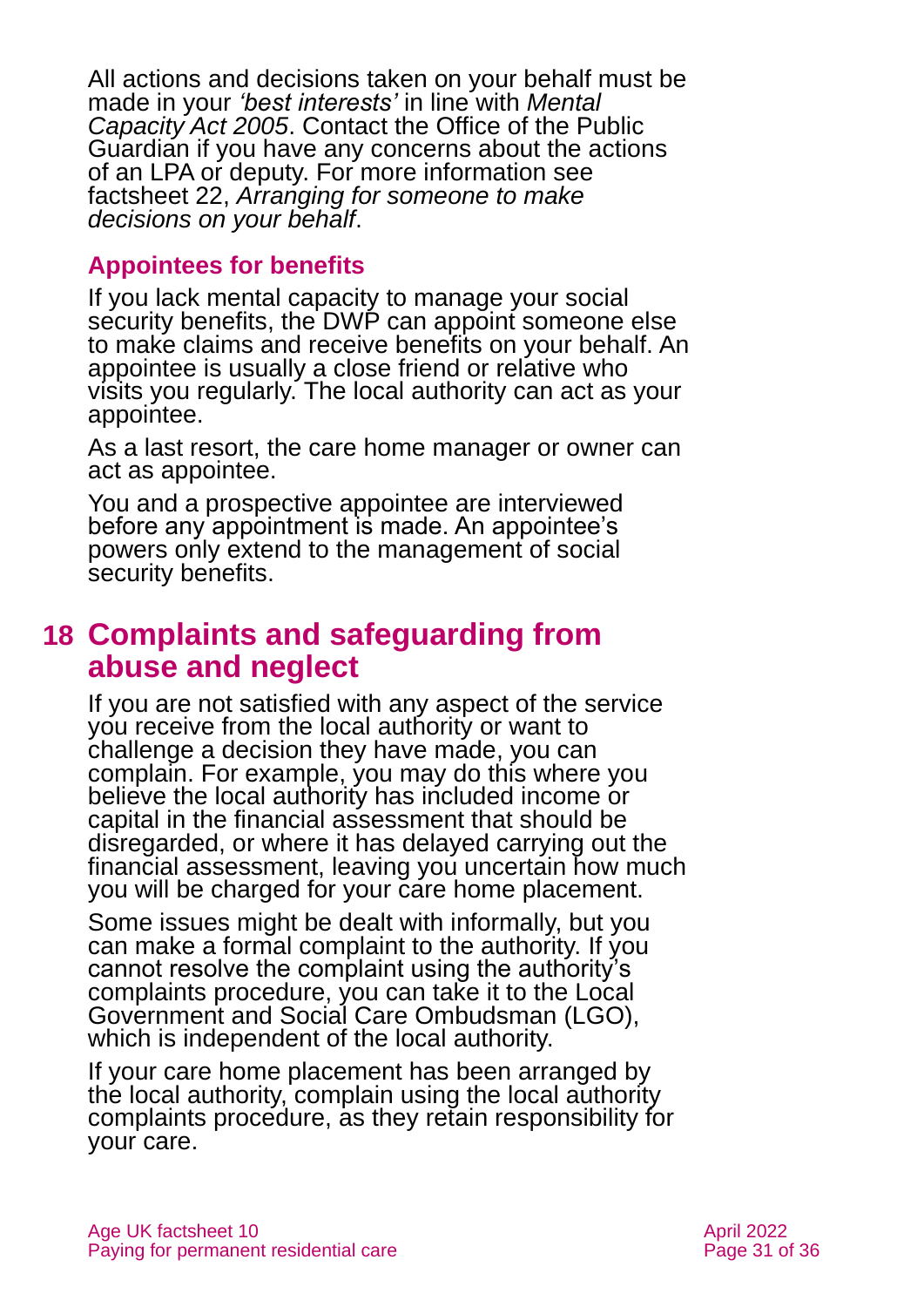If you have arranged and funded your placement independently, you can complain to the LGO if you have not been able to resolve the issue through the care home's complaints procedure.

You can inform the Care Quality Commission about any concerns you have. They do not have duties towards dealing with individual complaints. However, they have extensive powers and must respond appropriately.

See factsheet 59, *[How to resolve problems and](https://www.ageuk.org.uk/globalassets/age-uk/documents/factsheets/fs59_how_to_resolve_problems_and_complain_about_social_care_fcs.pdf)  [complain about social care](https://www.ageuk.org.uk/globalassets/age-uk/documents/factsheets/fs59_how_to_resolve_problems_and_complain_about_social_care_fcs.pdf)* for more information.

### **Abuse and neglect**

If you have a concern about abuse or neglect, you should raise this with the local authority, which has safeguarding duties. It has a duty to investigate safeguarding concerns that applies irrespective of how your care is arranged and funded.

It does not matter whether the local authority actually provides services or support to the person concerned or whether the person's needs meet the eligibility criteria for social care services.

If they are experiencing, or at risk of experiencing, abuse or neglect and cannot protect themselves because they have health or social care needs, there is a duty to carry out a safeguarding enquiry.

See factsheet 78, *[Safeguarding older people from](https://www.ageuk.org.uk/globalassets/age-uk/documents/factsheets/fs78_safeguarding_older_people_from_abuse_fcs.pdf)  [abuse and neglect](https://www.ageuk.org.uk/globalassets/age-uk/documents/factsheets/fs78_safeguarding_older_people_from_abuse_fcs.pdf)* for more information.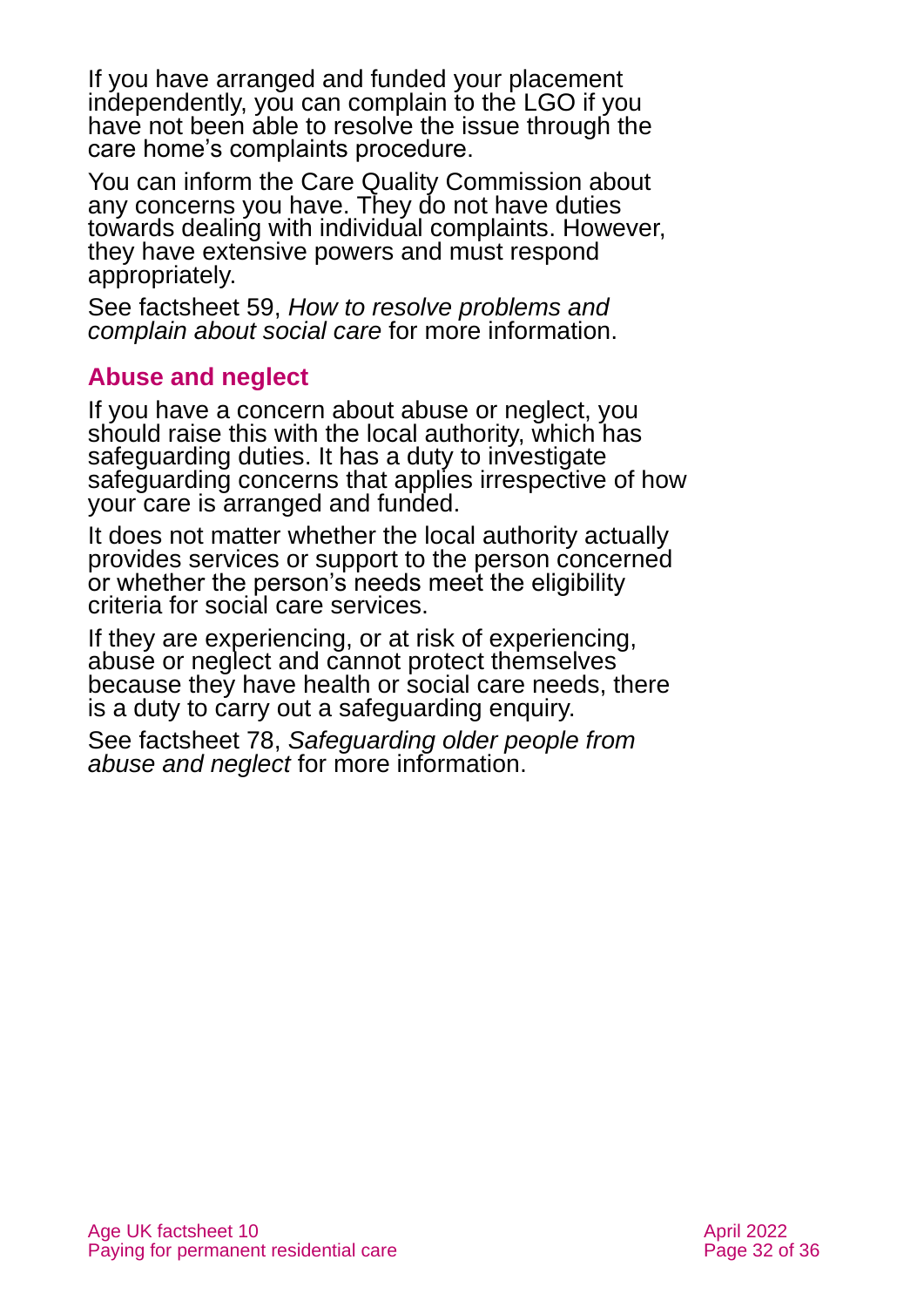## **Useful organisations**

#### <span id="page-32-0"></span>**Care Quality Commission**

[www.cqc.org.uk](http://www.cqc.org.uk/) Telephone 03000 616 161

Independent regulator of adult health and social care services in England, covering NHS, local authorities, private companies or voluntary organisations and people detained under the *Mental Health Act*.

#### **Carers UK**

[www.carersuk.org](http://www.carersuk.org/) Telephone 0808 808 7777

Provides information and support for carers, including information about benefits.

### **Citizens Advice**

[www.citizensadvice.org.uk](http://www.citizensadvice.org.uk/) Telephone 0800 144 8848 (England)

National network of advice centres offering free, confidential, independent advice, face to face or by telephone.

### **Equality Advisory and Support Service**

[www.equalityadvisoryservice.com](http://www.equalityadvisoryservice.com/) Telephone helpline 0808 800 0082 Mon-Fri 9am-7pm, Sat 10am-2pm

Helpline provides information and advice about the *Equality Act 2010* and human rights.

### **Local Government and Social Care Ombudsman**

[www.lgo.org.uk/](http://www.lgo.org.uk/)  Telephone 0300 061 0614

Provides free, independent, service for complaints about local authorities; also about social care service providers for self-funders.

#### **Office of the Public Guardian**

[www.gov.uk/government/organisations/office-of-the](http://www.gov.uk/government/organisations/office-of-the-public-guardian)[public-guardian](http://www.gov.uk/government/organisations/office-of-the-public-guardian) Telephone 0300 456 0300

Registers attorneys and deputies for people lacking mental capacity. Deals with complaints and concerns about attorneys and deputies.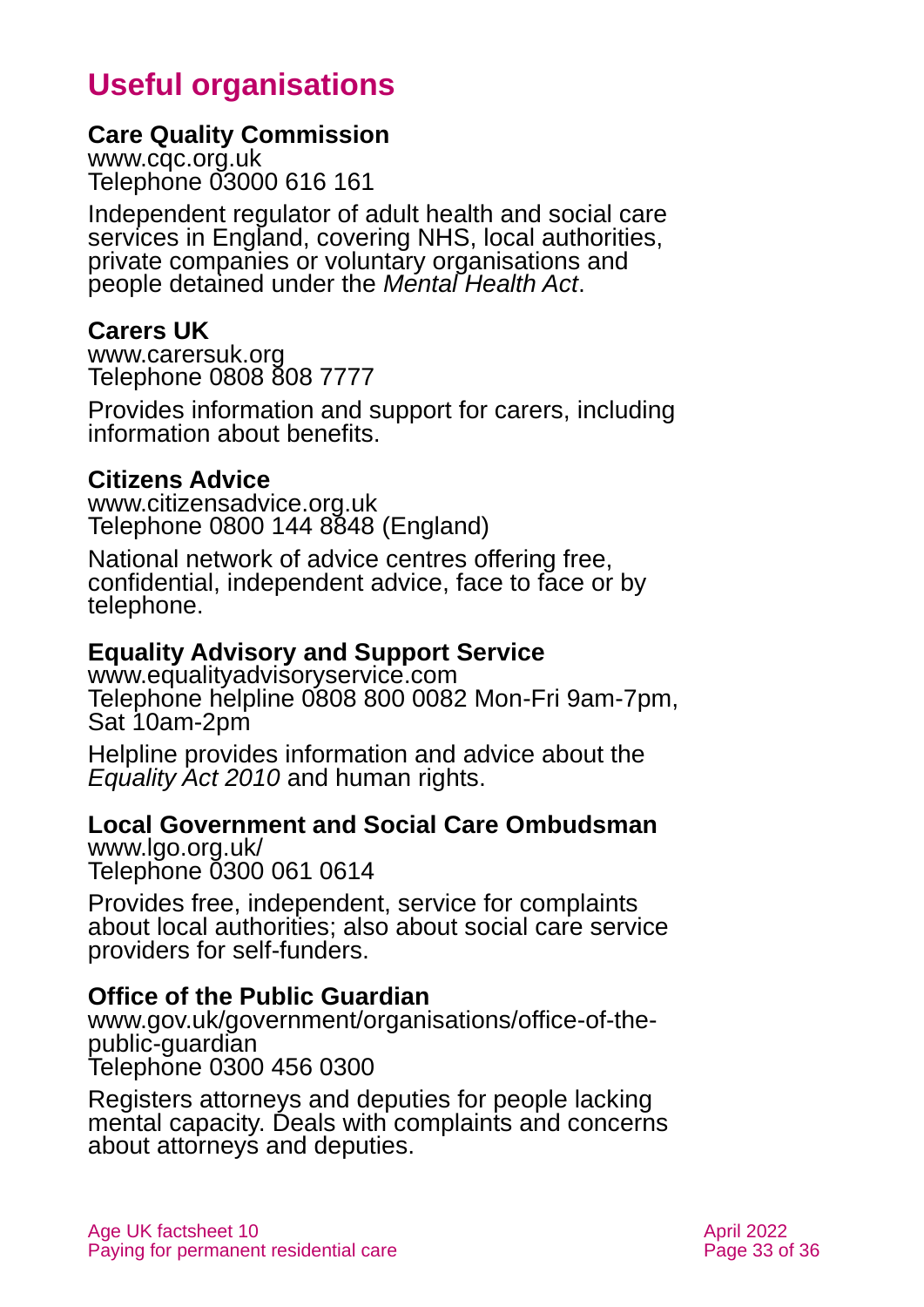### **Relatives & Residents Association (The)**

[www.relres.org/](http://www.relres.org/) Telephone 020 7359 8136

Advice and support to older people in care homes, relatives and friends.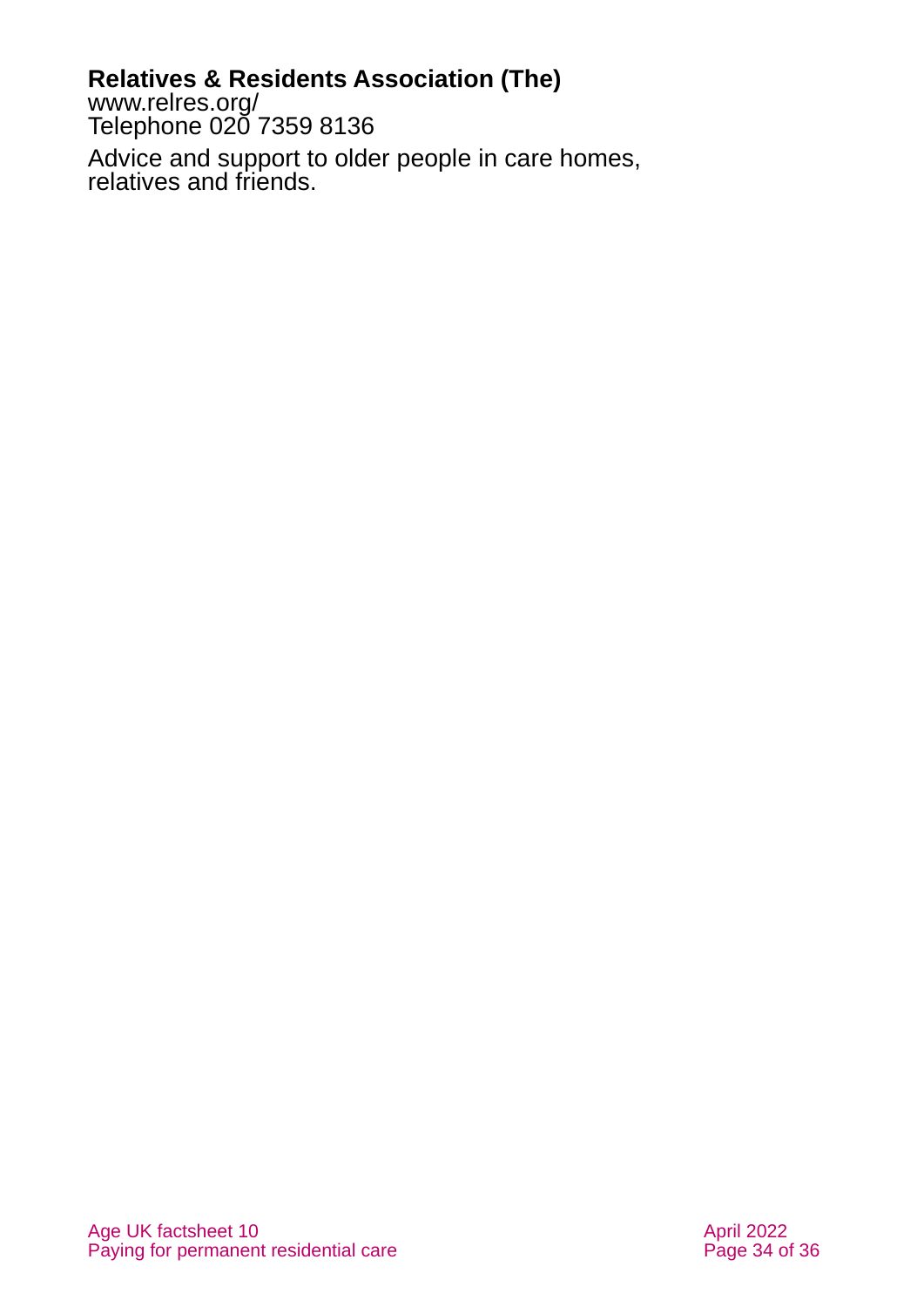## **Age UK**

Age UK provides advice and information for people in later life through our Age UK Advice line, publications and online. Call Age UK Advice to find out whether there is a local Age UK near you, and to order free copies of our information guides and factsheets.

### <span id="page-34-1"></span>**Age UK Advice**

[www.ageuk.org.uk](http://www.ageuk.org.uk/) 0800 169 65 65 Lines are open seven days a week from 8.00am to 7.00pm

### **In Wales contact**

#### **Age Cymru Advice**

[www.agecymru.org.uk](http://www.agecymru.org.uk/) 0300 303 4498

### <span id="page-34-0"></span>**In Northern Ireland contact**

#### **Age NI** [www.ageni.org](http://www.ageni.org/)

0808 808 7575

### **In Scotland contact**

## <span id="page-34-2"></span>**Age Scotland**

[www.agescotland.org.uk](http://www.agescotland.org.uk/) 0800 124 4222

## **Support our work**

We rely on donations from our supporters to provide our guides and factsheets for free. If you would like to help us continue to provide vital services, support, information and advice, please make a donation today by visiting [www.ageuk.org.uk/donate](http://www.ageuk.org.uk/donate) or by calling 0800 169 87 87.